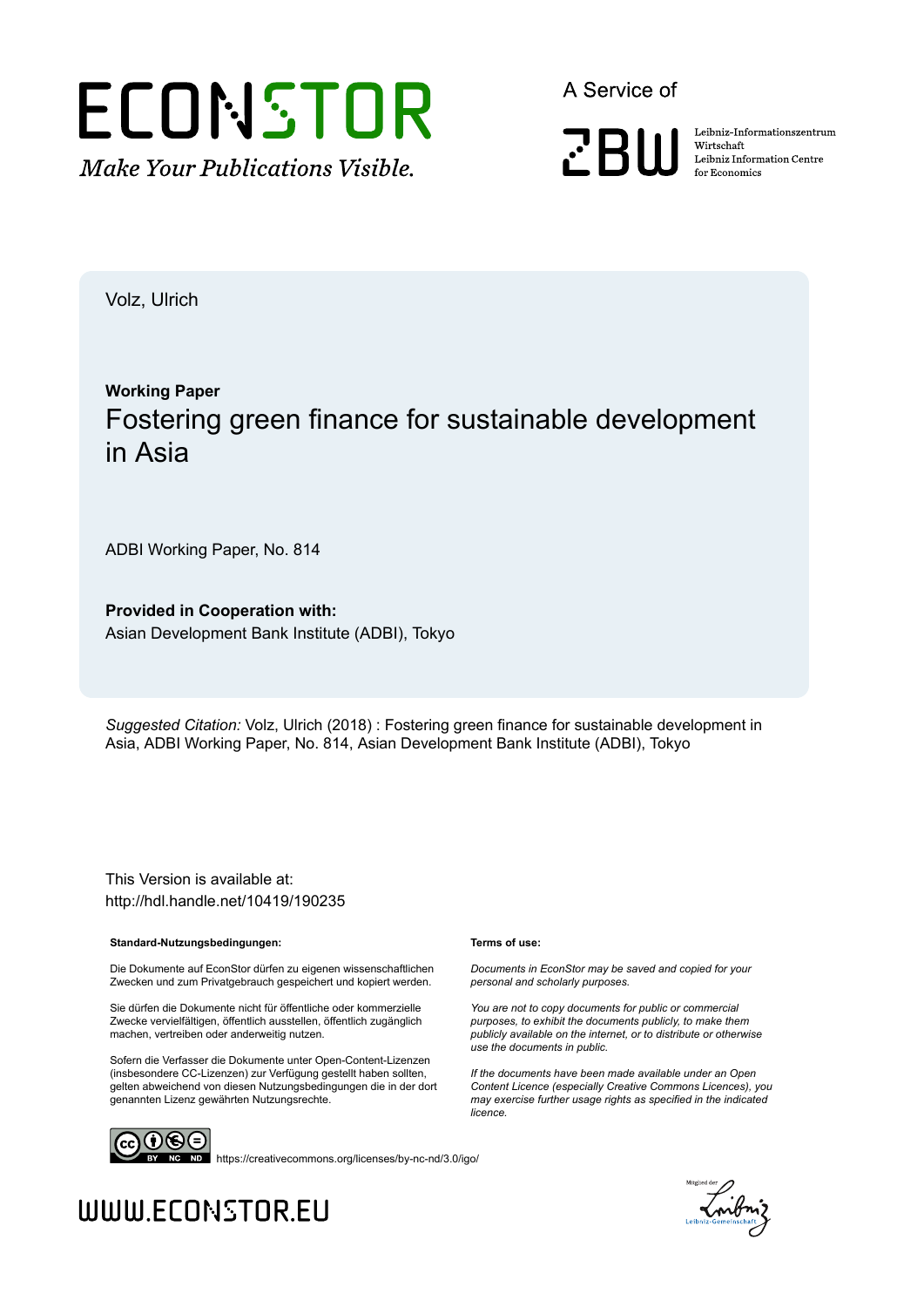

**ADBI Working Paper Series**

### **FOSTERING GREEN FINANCE FOR SUSTAINABLE DEVELOPMENT IN ASIA**

Ulrich Volz

No. 814 March 2018

# **Asian Development Bank Institute**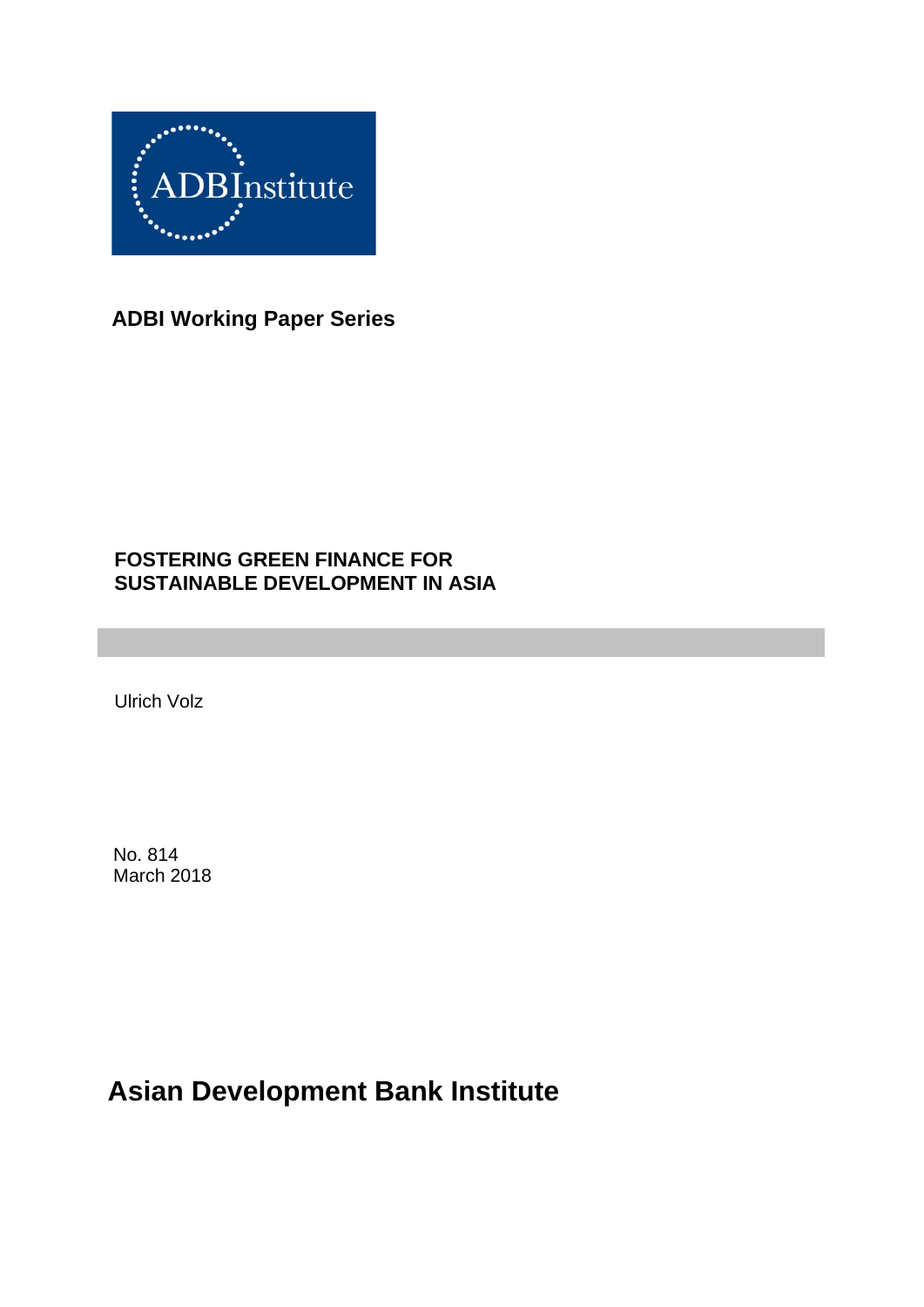Ulrich Volz is head of the Department of Economics and a senior lecturer (associate professor) in economics at SOAS University in London.

The views expressed in this paper are the views of the author and do not necessarily reflect the views or policies of ADBI, ADB, its Board of Directors, or the governments they represent. ADBI does not guarantee the accuracy of the data included in this paper and accepts no responsibility for any consequences of their use. Terminology used may not necessarily be consistent with ADB official terms.

Working papers are subject to formal revision and correction before they are finalized and considered published.

The Working Paper series is a continuation of the formerly named Discussion Paper series; the numbering of the papers continued without interruption or change. ADBI's working papers reflect initial ideas on a topic and are posted online for discussion. Some working papers may develop into other forms of publication.

Suggested citation:

Volz, U. 2018. Fostering Green Finance for Sustainable Development in Asia. ADBI Working Paper 814. Tokyo: Asian Development Bank Institute. Available: https://www.adb.org/publications/fostering-green-finance-sustainable-development-asia

Please contact the authors for information about this paper.

#### Email: [uv1@soas.ac.uk](mailto:uv1@soas.ac.uk)

This study builds on Volz (2016a). I would like to thank Simon Dikau for excellent research assistance.

Asian Development Bank Institute Kasumigaseki Building, 8th Floor 3-2-5 Kasumigaseki, Chiyoda-ku Tokyo 100-6008, Japan

Tel: +81-3-3593-5500 Fax: +81-3-3593-5571 URL: www.adbi.org E-mail: info@adbi.org

© 2018 Asian Development Bank Institute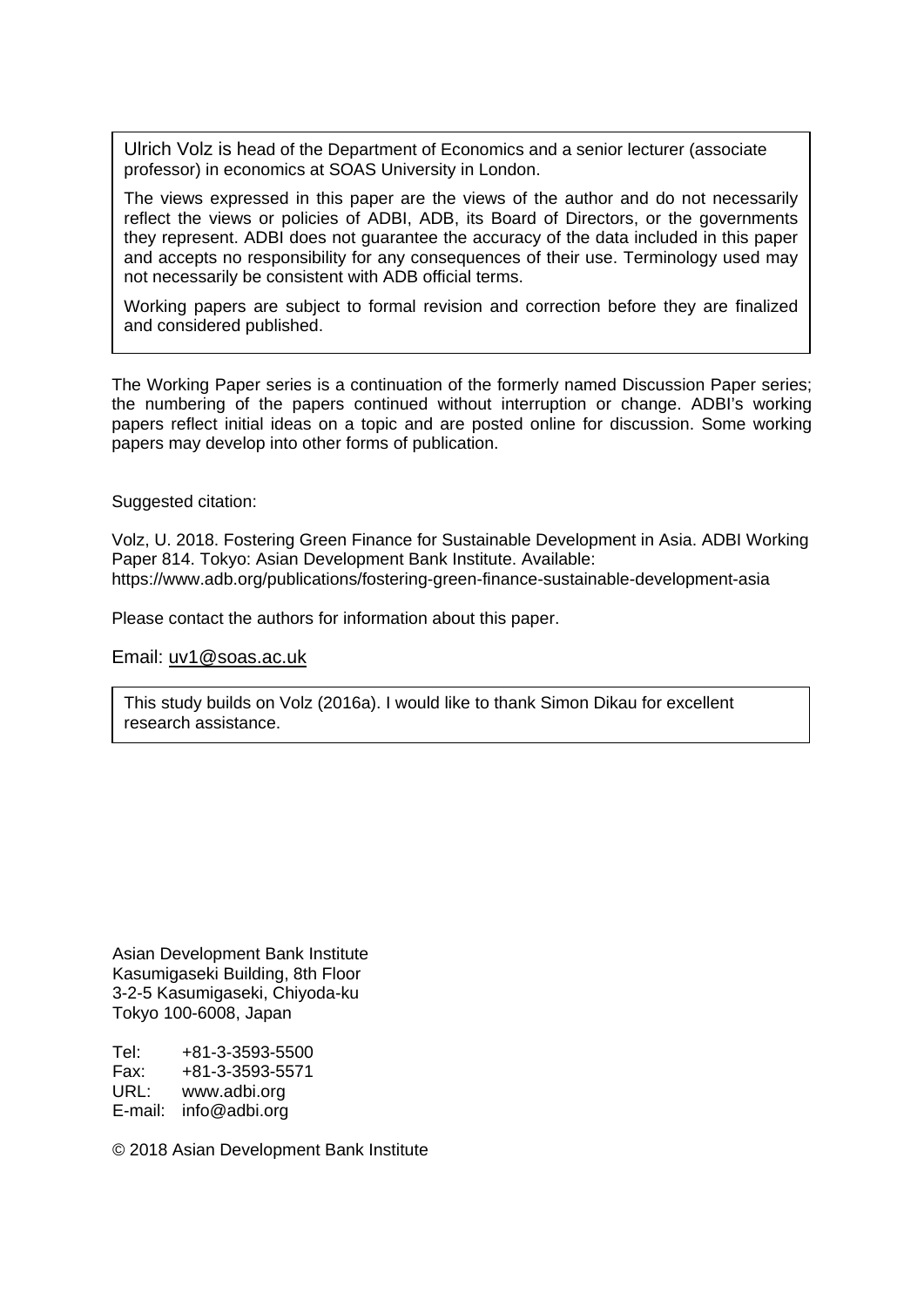#### **Abstract**

Placing the Asian economies onto a sustainable development pathway requires an unprecedented shift in investment away from greenhouse gas, fossil fuel and natural resource intensive industries towards more resource efficient technologies and business models. The financial sector will have to play a central role in this 'green transformation'. This study discusses the need for greening the financial system and the role of financial governance. It reviews the state of green lending and investment in Asia and provides an overview of green financial governance initiatives across Asia. It also identifies market innovations to increase green finance in Asia as well as barriers to green investments and financial policy and highlights priority areas for policy makers.

**Keywords:** Green finance, sustainable investment, green transformation, Asia

**JEL Classification:** G1, G2, G3, Q01, Q5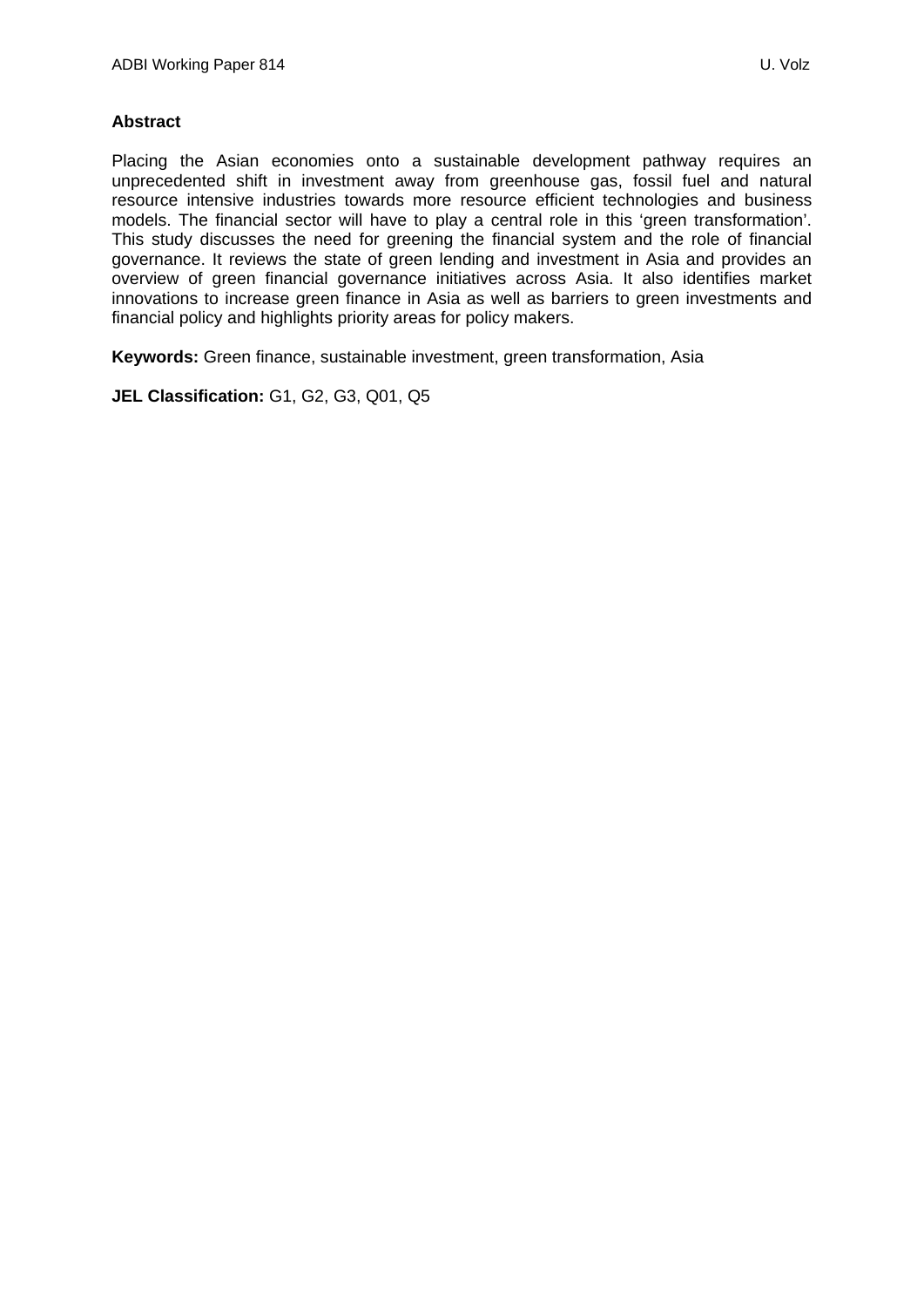### **Contents**

|                | 1. INTRODUCTION: GREEN FINANCE FOR SUSTAINABLE DEVELOPMENT 1                                                 |  |
|----------------|--------------------------------------------------------------------------------------------------------------|--|
| 2.             | WHAT ARE ASIAN BANKS AND INSTITUTIONAL INVESTORS                                                             |  |
| 3 <sub>1</sub> |                                                                                                              |  |
| 4.             | PRIORITIES FOR FINANCIAL SECTOR GOVERNANCE FOR ALIGNING<br>THE FINANCIAL SYSTEM WITH SUSTAINABLE DEVELOPMENT |  |
|                |                                                                                                              |  |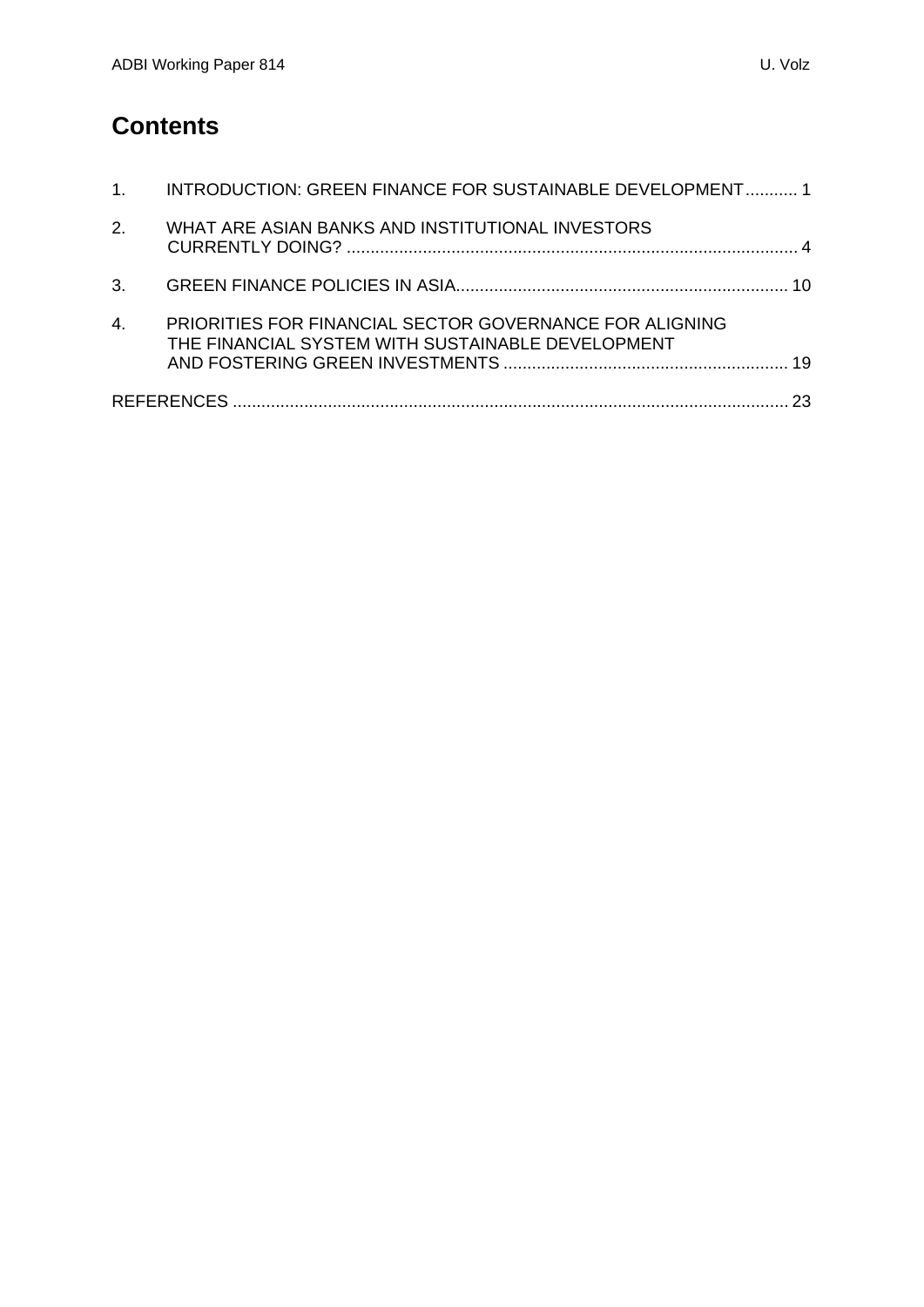### <span id="page-5-0"></span>**1. INTRODUCTION: GREEN FINANCE FOR SUSTAINABLE DEVELOPMENT**

To place the Asian economies onto a sustainable development pathway requires an unprecedented shift in investment away from greenhouse gas, fossil fuel and natural resource intensive industries towards more resource efficient technologies and business models. The financial sector will have to play a central role in this green transformation. Green finance is defined as comprising "all forms of investment or lending that consider environmental effect and enhance environmental sustainability" (Volz et al. 2015: 2). Important aspects of green finance are sustainable investment and banking, where investment and lending decisions are taken based on environmental screening and risk assessment to meet sustainability standards, as well as insurance services that cover environmental and climate risk.

Aligning economic growth with sustainable development is a universal challenge. Yet the challenge is vast for most developing Asian economies given that their growth models have been very resource and carbon intensive. Although the carbon intensity of economic output has declined substantially in most developing Asian economies over the last decades – with Bangladesh, Lao PDR, Nepal, Thailand and Viet Nam being notable exceptions – it is still much higher than in advanced economies inside or outside of the region (Table 1).

Moreover, many Asian countries are also extremely vulnerable to climate risk. Myanmar, the Philippines, Bangladesh, Viet Nam and Thailand have been among the countries world-wide that have been most affected by climate change over the last two decades (Kreft et al. 2016). According to the University of Notre Dame's (2017) Global Adaptation Index, many South and Southeast Asian countries are highly vulnerable to climate change while economic, social and governance readiness to improve resilience is lacking.

Against the backdrop of climate change vulnerability and the need for a reduction of carbon emissions, huge investments in green and climate-resilient infrastructure are needed across the region. The infrastructure gap in developing Asia has been assessed by the Asian Development Bank to amount to USD 26.2 trillion between 2016 and 2030 or USD 1.7 trillion annually (ADB 2017). Of the USD 26.2 trillion that need to be invested by the ADB's 45 developing member countries (DMC), USD 3.6 trillion are specifically required for climate change mitigation and adaption costs. 56% of the investment is needed for power, 32% for transportation, 9% for telecommunications and 3% for sanitation (Figure 1). For Southeast Asia alone, the *ASEAN Investment Report 2015* estimates that USD 110 billion a year will be needed for infrastructure investment in power, transport, information and communication technology, and water and sanitation in ASEAN through 2025 (ASEAN Secretariat and UNCTAD 2015).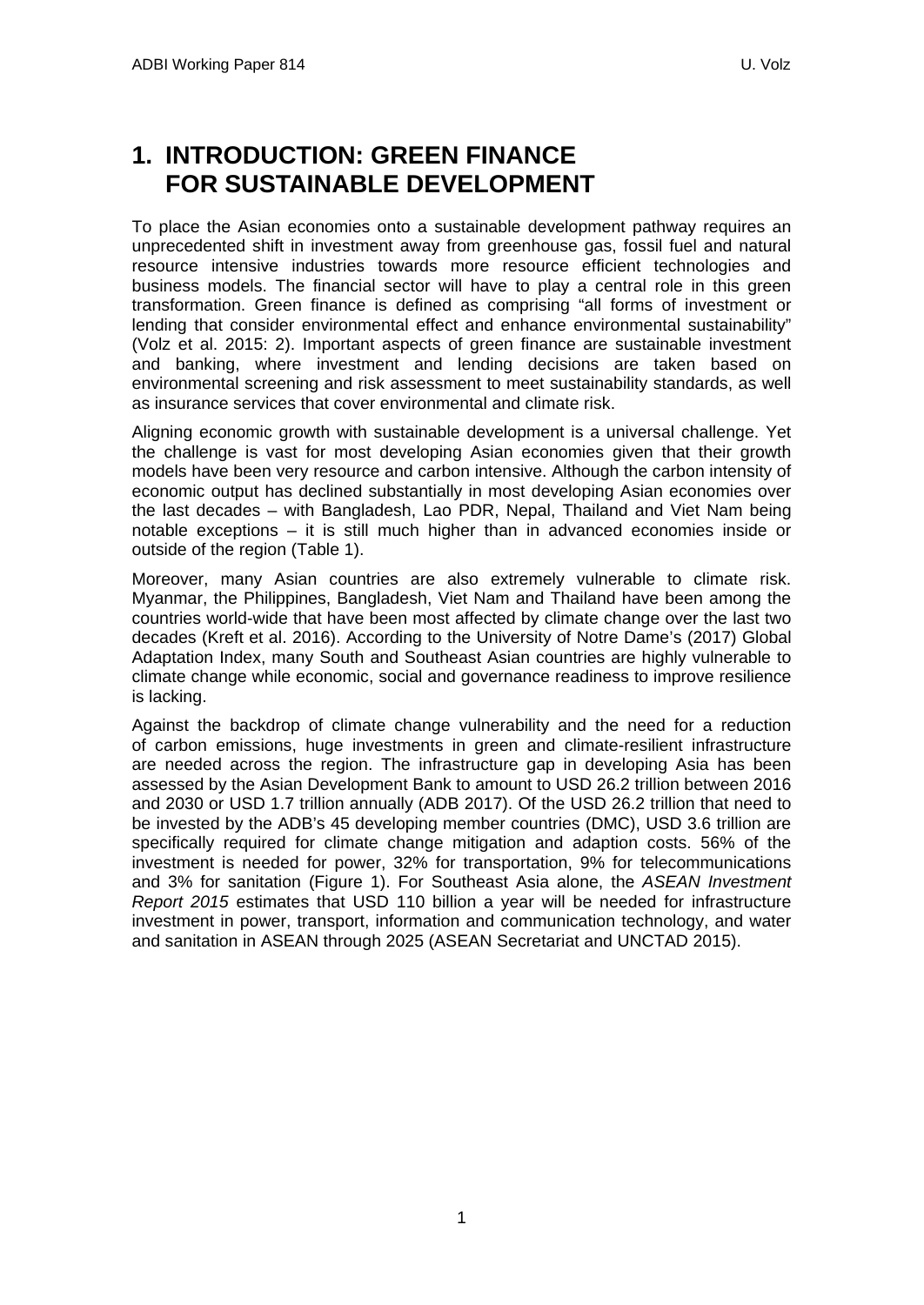|             |      |      |      |      |      |      | しりし  |      | DD_DS_CION_ON_D |      |      | רבום את האי האי הארים או הארים או הארים האי הארים האי הארים האי הארים הארים הארים הארים הארים הארים הארים הא |      |      |      |      |      |      |      |      |      |      |
|-------------|------|------|------|------|------|------|------|------|-----------------|------|------|--------------------------------------------------------------------------------------------------------------|------|------|------|------|------|------|------|------|------|------|
|             | 1993 | 1994 | 1995 | 1996 | 1997 | 1998 | 1999 | 2000 | 2001            | 2002 | 2003 | 2004                                                                                                         | 2005 | 2006 | 2007 | 2008 | 2009 | 2010 | 2011 | 2012 | 2013 | 2014 |
| Bangladesh  | 0.36 | 0.38 | 0.43 | 0.43 | 0.43 | 0.40 | 0.40 | 0.42 | 0.46            | 0.46 | 0.47 | 0.47                                                                                                         | 0.46 | 0.48 | 0.45 | 0.48 | 0.49 | 0.52 | 0.52 | 0.52 | 0.50 | 0.50 |
| Cambodia    | 0.44 | 0.43 | 0.42 | 0.42 | 0.38 | 0.46 | 0.40 | 0.38 | 0.40            | 0.37 | 0.37 | 0.34                                                                                                         | 0.34 | 0.33 | 0.35 | 0.37 | 0.44 | 0.45 | 0.43 | 0.42 | 0.40 | 0.45 |
| PRC         | 2.44 | 2.29 | 2.24 | 2.13 | 1.95 | 1.74 | 1.61 | 1.52 | 1.44            | 1.46 | 1.56 | 1.63                                                                                                         | 1.65 | 1.62 | 1.53 | 1.50 | 1.45 | 1.44 | 1.46 | 1.39 | 1.32 | 1.24 |
| India       | 1.39 | 1.38 | 1.36 | 1.37 | 1.37 | 1.32 | 1.29 | 1.29 | 1.24            | 1.21 | 1.17 | 1.14                                                                                                         | 1.10 | 1.07 | 1.06 | 1.13 | 1.16 | 1.04 | 1.04 | 1.08 | 1.03 | 1.05 |
| Indonesia   | 0.58 | 0.55 | 0.51 | 0.54 | 0.56 | 0.50 | 0.56 | 0.58 | 0.63            | 0.62 | 0.62 | 0.62                                                                                                         | 0.60 | 0.57 | 0.59 | 0.61 | 0.63 | 0.57 | 0.75 | 0.75 | 0.55 | 0.49 |
| Japan       | 0.23 | 0.24 | 0.23 | 0.23 | 0.23 | 0.22 | 0.23 | 0.23 | 0.22            | 0.23 | 0.23 | 0.23                                                                                                         | 0.22 | 0.21 | 0.21 | 0.21 | 0.20 | 0.21 | 0.21 | 0.21 | 0.21 | 0.21 |
| Korea, Rep. | 0.71 | 0.69 | 0.69 | 0.69 | 0.69 | 0.62 | 0.61 | 0.63 | 0.61            | 0.58 | 0.57 | 0.56                                                                                                         | 0.52 | 0.50 | 0.50 | 0.50 | 0.50 | 0.52 | 0.52 | 0.50 | 0.50 | 0.48 |
| Lao PDR     | 0.11 | 0.11 | 0.13 | 0.17 | 0.20 | 0.22 | 0.27 | 0.26 | 0.23            | 0.29 | 0.26 | 0.31                                                                                                         | 0.29 | 0.29 | 0.16 | 0.15 | 0.19 | 0.23 | 0.21 | 0.20 | 0.18 | 0.20 |
| Malaysia    | 0.86 | 0.80 | 0.94 | 0.89 | 0.82 | 0.81 | 0.72 | 0.77 | 0.83            | 0.78 | 0.87 | 0.84                                                                                                         | 0.85 | 0.78 | 0.78 | 0.83 | 0.83 | 0.86 | 0.82 | 0.77 | 0.80 | 77   |
| Nepal       | 0.19 | 0.20 | 0.24 | 0.27 | 0.29 | 0.23 | 0.31 | 0.28 | 0.29            | 0.23 | 0.24 | 0.21                                                                                                         | 0.24 | 0.19 | 0.19 | 0.23 | 0.28 | 0.32 | 0.33 | 0.34 | 0.37 | 0.42 |
| Pakistan    | 0.85 | 0.89 | 0.84 | 0.90 | 0.89 | 0.90 | 0.89 | 0.91 | 0.90            | 0.92 | 0.92 | 0.94                                                                                                         | 0.91 | 0.92 | 0.95 | 0.94 | 0.91 | 0.91 | 0.89 | 0.87 | 0.83 | 0.81 |
| Philippines | 0.51 | 0.55 | 0.58 | 0.56 | 0.61 | 0.59 | 0.58 | 0.58 | 0.55            | 0.53 | 0.51 | 0.49                                                                                                         | 0.48 | 0.41 | 0.41 | 0.43 | 0.42 | 0.43 | 0.41 | 0.41 | 0.42 | 0.42 |
| Singapore   | 0.59 | 0.65 | 0.41 | 0.45 | 0.49 | 0.42 | 0.41 | 0.36 | 0.37            | 0.34 | 0.21 | 0.18                                                                                                         | 0.18 | 0.17 | 0.10 | 0.18 | 0.27 | 0.24 | 0.18 | 0.14 | 0.20 | 0.20 |
| Sri Lanka   | 0.21 | 0.22 | 0.22 | 0.25 | 0.26 | 0.25 | 0.27 | 0.30 | 0.31            | 0.32 | 0.30 | 0.31                                                                                                         | 0.29 | 0.27 | 0.26 | 0.24 | 0.25 | 0.23 | 0.25 | 0.24 | 0.22 | 0.25 |
| Thailand    | 0.69 | 0.72 | 0.77 | 0.81 | 0.86 | 0.82 | 0.85 | 0.83 | 0.86            | 0.87 | 0.88 | 0.80                                                                                                         | 0.87 | 0.85 | 0.80 | 0.79 | 0.84 | 0.83 | 0.81 | 0.80 | 0.79 | 0.83 |

**Table 1: Carbon Intensity of Selected Asian Countries**  Table 1: Carbon Intensity of Selected Asian Countries<br>(CO2 emissions (kg per 2010 LIS\$ of GDP)) (CO2 emissions (kg per 2010 US\$ of GDP))

> PRC = People's Republic of China. PRC = People's Republic of China.

Source: Compiled with data from World Development Indicators (December 2017). Source: Compiled with data from World Development Indicators (December 2017).

1.15

1.08

1.10

1.24

1.23

1.18

1.14

1.07

1.13

1.15

1.14

1.07

1.03

0.94

0.88

0.83

0.87

0.87

0.73

0.67

0.66

0.63

Viet Nam

Viet Nam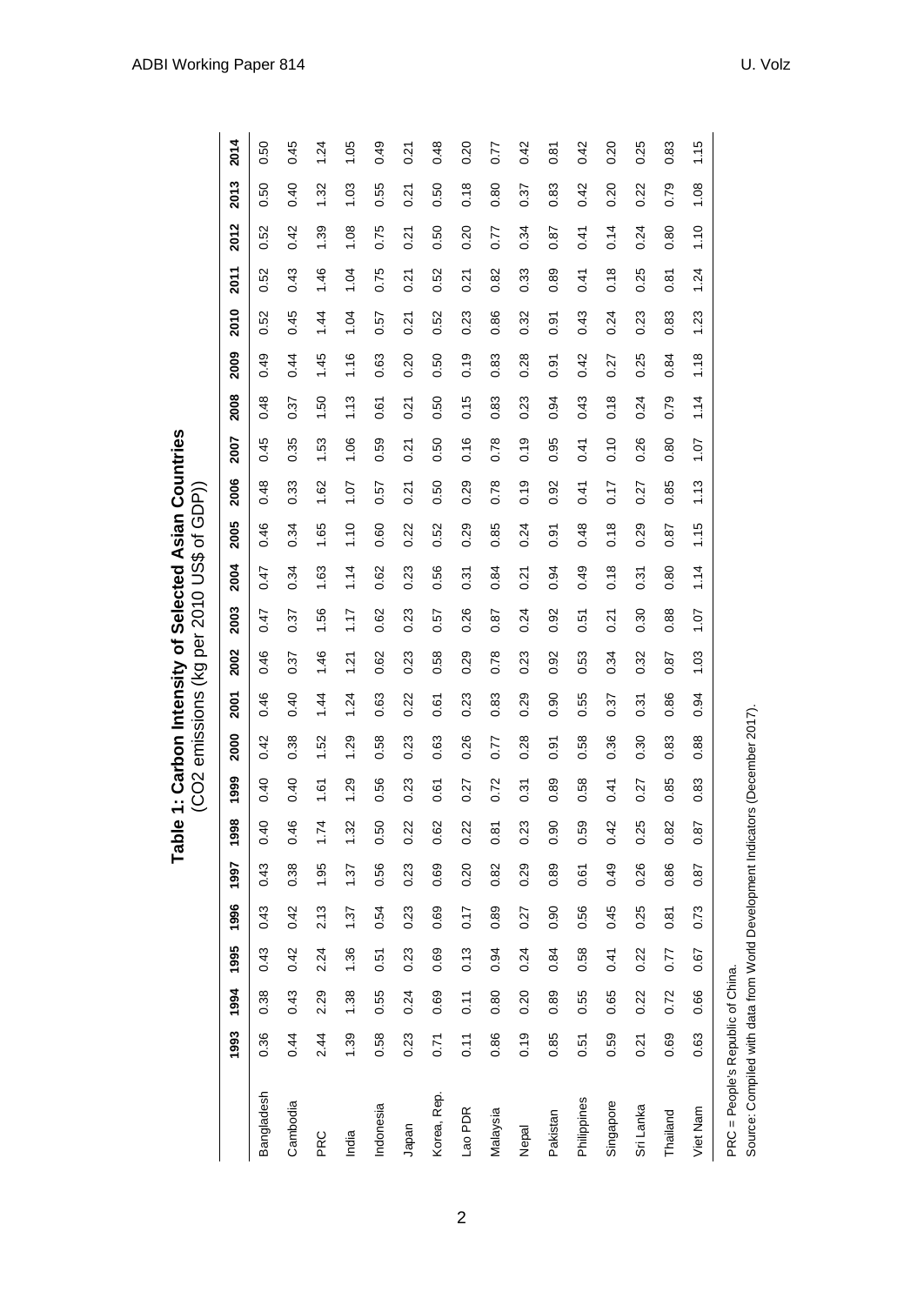

**Figure 1: Asia Infrastructure Investment Needs by Sector, 2016–2030**  (in trillion USD)

All of this investment will have to be sensitive to environmental, climate and associated policy risks. Funds for this investment will need to come from both the private and public sectors, including both domestic and international sources. The financing of sustainable infrastructure requires new approaches for mobilising and intermediating long-term finance in the region. Integrating environmental and social considerations into lending decisions and product design is only a first step in making the financial systems instrumental in funding the required transformation towards a green economy in the region. The funding of energy efficiency, renewable energy and sustainable infrastructure requires new concepts and new financial instruments which are adapted to local circumstances. Green banks, green bonds and appropriate regulatory frameworks are to be introduced in a coordinated framework. Last but not least, there is also a need for developing the insurance of climate risk, including risk mitigation instruments for agriculture, which for many countries in developing Asia remains a major economic sector.

As pointed out in a recent study by ADB and ADBI (2012: 6), "[d]ecoupling emissions from economic growth requires a fundamental and wide-ranging response encompassing the public and private sector, targets and regulations as well as deep investment." There is no question about the importance of implementing an adequate environmental policy and regulation and for the need of targeted industrial policies for creating the conditions for sustainable investment and thereby enhancing green, low-carbon growth. But there has been a growing recognition that for achieving a green transformation it is also crucial to align the financial system with sustainability goals, given that the financial system is the place where investment decisions are taken or influenced. The need for financial institutions to "incorporate climate-proofing and climate resilience measures" (UNFCCC 2015: §44) has also been recognised in the Paris Agreement. Accounting for climate and other environmental risk is not least important with respect to safeguarding the stability of financial systems (Volz 2016b). A failure to address systemic sustainability challenges will in the longer-term impinge on the growth and returns of individual firms and economies at large, with repercussions for the financial institutions that have financed non-sustainable investments. There is hence a strong case for financial institutions as well as for financial regulators to take account of environmental, social and governance (ESG) risks.

Source: ADB (2017).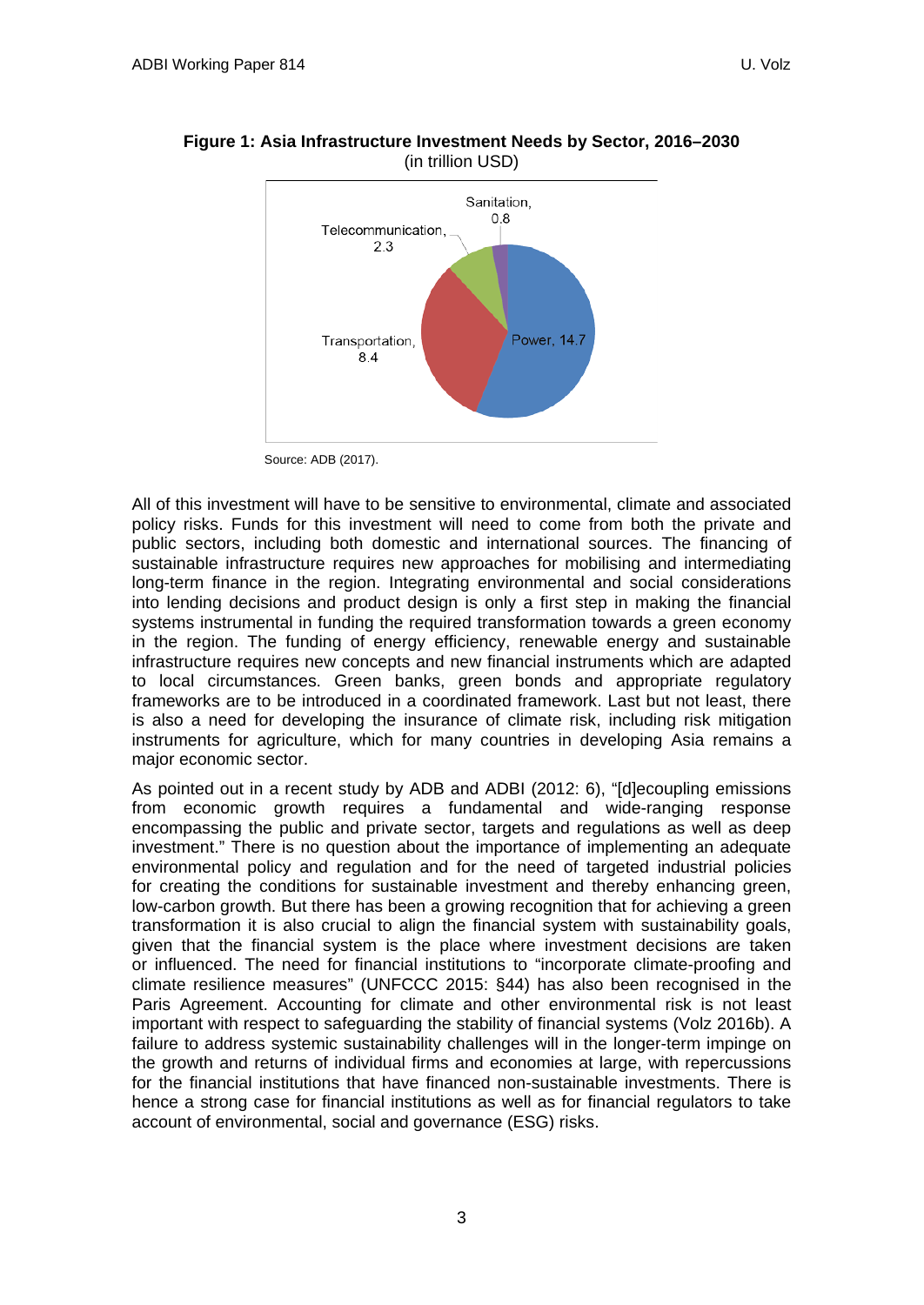Against this backdrop, this chapter reviews the state of green lending and investment in Asia and provides an overview of green financial governance initiatives across Asia. It also identifies market innovations to increase green finance in Asia as well as barriers to green investments and financial policy. Based on an analysis of current developments in Asia in the financial markets and in the regulatory sphere, the chapter highlights priority areas for enhancing the scope for green finance in Asia.

### <span id="page-8-0"></span>**2. WHAT ARE ASIAN BANKS AND INSTITUTIONAL INVESTORS CURRENTLY DOING?**

For the time being, only relatively few financial institutions in Asia systematically integrate ESG factors into their lending or investment decision-making processes. Green banking and sustainable investment are still a niche market, and few staff in the industry have been trained in ESG issues.

A relatively small number of Asian financial institutions have signed up to global sustainable finance initiatives. Only 122 out of 1,874 Signatories to the Principles for Responsible Investment (6.5%) are from Asia. Signatories include asset owners, investment managers and professional service partner. 38 out of 214 global signatories (17.8%) of the UNEP Statement of Commitment by Financial Institutions on Sustainable Development are from the Asia, while 12 out of 91 Equator Principles Financial Institutions (13%) are from the region. Of the 66 partner exchanges of the Sustainable Stock Exchanges (SSE) initiative, [1](#page-8-1)4 are from Asia (21%).<sup>1</sup> Like all SSE partner exchanges they have made voluntary public commitments to promote improved ESG disclosure and performance among listed companies. Of the 57 insurance companies that have globally signed the UNEP FI Principles for Sustainable Insurance, 8 are from Asia (14%).

The relatively low scale of involvement of Asian financial institutions in international sustainability initiatives is reflected in the low level of green lending and investment. According to the *2016 Global Sustainable Investment Review*, the total amount of sustainable investment assets under management in Asia (excluding Japan) reached USD 52 billion in 2016 (GSIA 2017; Table 2). The most widely adopted sustainable investment strategies in Asia, according to ASrIA (2015: 8), are ESG integration and exclusion/negative screening. Singapore; Hong Kong, China; Seoul; and Kuala Lumpur have emerged as the main Asian (excl. Japan) financial centres in which sustainable assets are managed. However, the fastest growing market for sustainable investments in the region between 2014 and 2016 was in Japan where sustainable investment assets increased from USD 7 billion to USD 473.6 billion (GSIA 2017: 4). This surge in sustainable assets can be explained by changes in the sustainable investment market in Japan as well as greater reporting and sustainable investment activity by institutional asset owners (cf. GSIA 2017: 18).

<span id="page-8-1"></span> <sup>1</sup> These are: BSE India Ltd., National Stock Exchange of India (NSE), Kazakhstan Stock Exchange (KASE), Korea Exchange, Bursa Malaysia, Colombo Stock Exchange, Stock Exchange of Thailand, Hanoi Stock Exchange, and HoChiMinh Stock Exchange.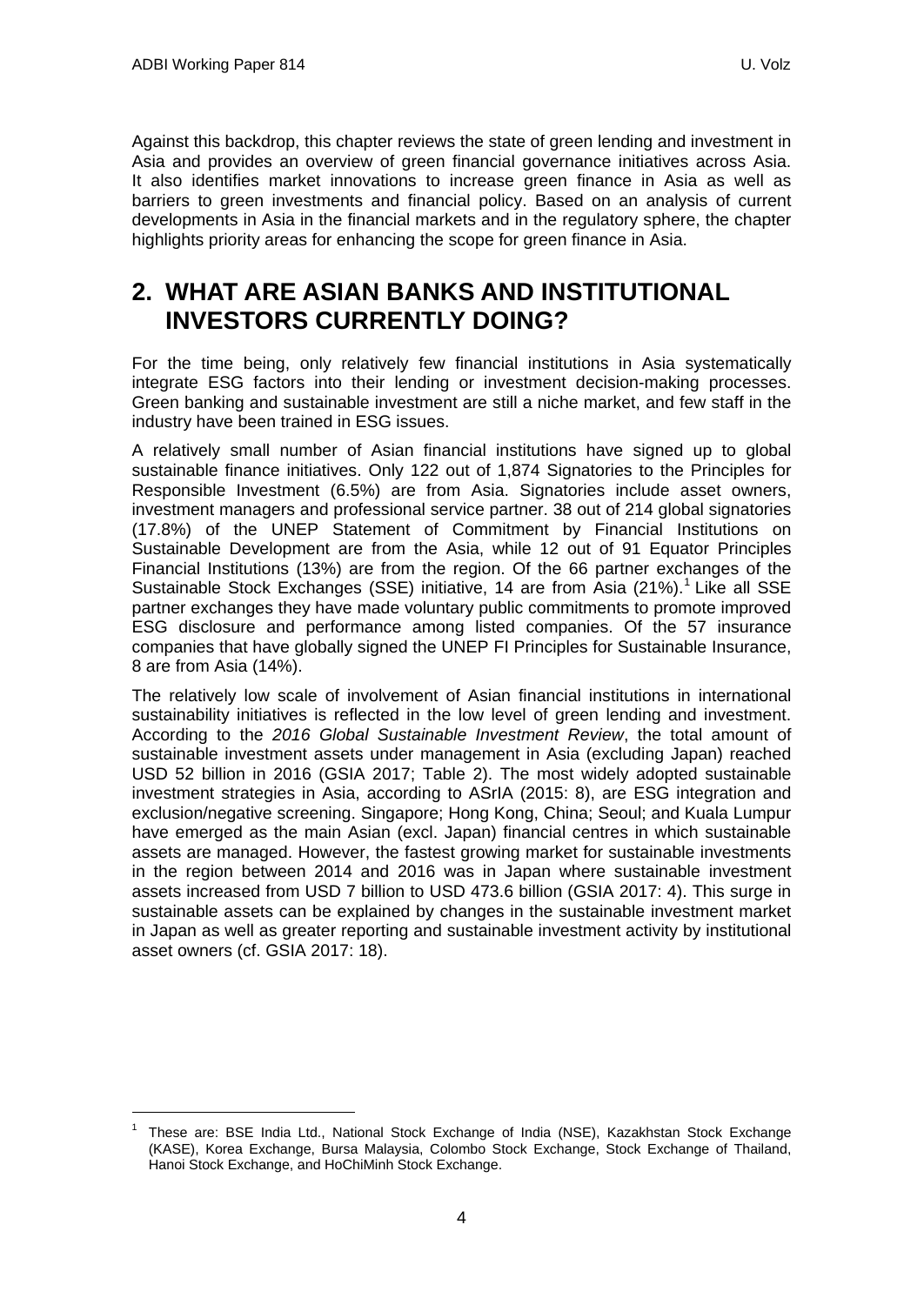|                            | 2011   | 2013   | 2016    |
|----------------------------|--------|--------|---------|
| Bangladesh                 |        | 14     |         |
| People's Republic of China | 1,535  | 1,729  | 7,290   |
| Hong Kong, China           | 7,328  | 11,329 | 13,538  |
| India                      | 153    | 115    |         |
| Indonesia                  | 595    | 1,142  |         |
| Japan                      | 10,000 | 6,507  | 473,570 |
| Republic of Korea          | 6,288  | 8,426  | 7,290   |
| Malaysia                   | 9,956  | 15,087 | 15,621  |
| Pakistan                   | 427    | 505    |         |
| Singapore                  | 2,967  | 5,660  |         |
| Taipei, China              | 724    | 714    |         |
| Thailand                   | 14     | 20     |         |
| Viet Nam                   |        | 195    |         |
| Asia (including Japan)     | 39,987 | 51,443 | 525,640 |
| Asia (excluding Japan)     | 29,987 | 44,936 | 52,070  |

**Table 2: Sustainable Investment Assets under Management by Market**  (USD millions)

Source: Compiled with data from ASrIA (2015: 11), GSIA (2017: 16, 27), JSIF (2013a: 4), JSIF (2013b).

Overall, sustainability-themed investment strategies are becoming more prominent in Asia with rising awareness of challenges such as climate change, energy and water security. However, whilst the sustainable market segment has grown rapidly in absolute terms over recent years, it has grown from a very small base and still constitutes only a small percentage of the funds under management in Asia. Indeed, with USD 52 billion the proportion of socially responsible investments (SRI) relative to total managed assets in Asia (excluding Japan) stood at only 0.8% in 2016, much lower than in other world regions (Table 3).<sup>[2](#page-9-0)</sup> In Japan, SRI accounted for 3.4% of total assets under management. Including Japan, Asia reached a global share of SRI assets of only 2.3% in 2016; Japan alone accounted for 2.1% of global SRI assets (GSIA 2017: 8).

A common problem complicating sustainable investment across the region has been the lack of or insufficient disclosure requirements that address environmental or long-term systemic risk factors. A good example for insufficient disclosure practices are palm oil, timber and pulp and paper companies in Indonesia, Malaysia and Singapore. Even though there is a strong business rationale for improved ESG performance of these firms, WWF (2015: 11) points out that "the leading companies from these sectors listed in Singapore, Indonesia and Malaysia provide insufficient relevant disclosure for investors to assess their management of material ESG issues." WWF (2015) also highlights that domestic investors have undertaken little efforts to address the disclosure gaps – in contrast to international investors for whom ESG scrutiny has already become standard practice. A survey among institutional investors in Indonesia

<span id="page-9-0"></span> $2$  Sustainable investment is defined by GSIA (2015) as encompassing the following activities and strategies: (i) Negative/exclusionary screening; (ii) Positive/best-in-class screening; (ii) Norms-based screening; (iv) Integration of ESG factors; (v) Sustainability-themed investing (vi) Impact/community investing, and (vii) Corporate engagement and shareholder action. GSIA (2015) comprises data for 13 Asian markets: Bangladesh; China; Hong Kong, China; India; Indonesia; Japan; Republic of Korea; Malaysia; Pakistan; Singapore; Taipei,China; Thailand and Viet Nam.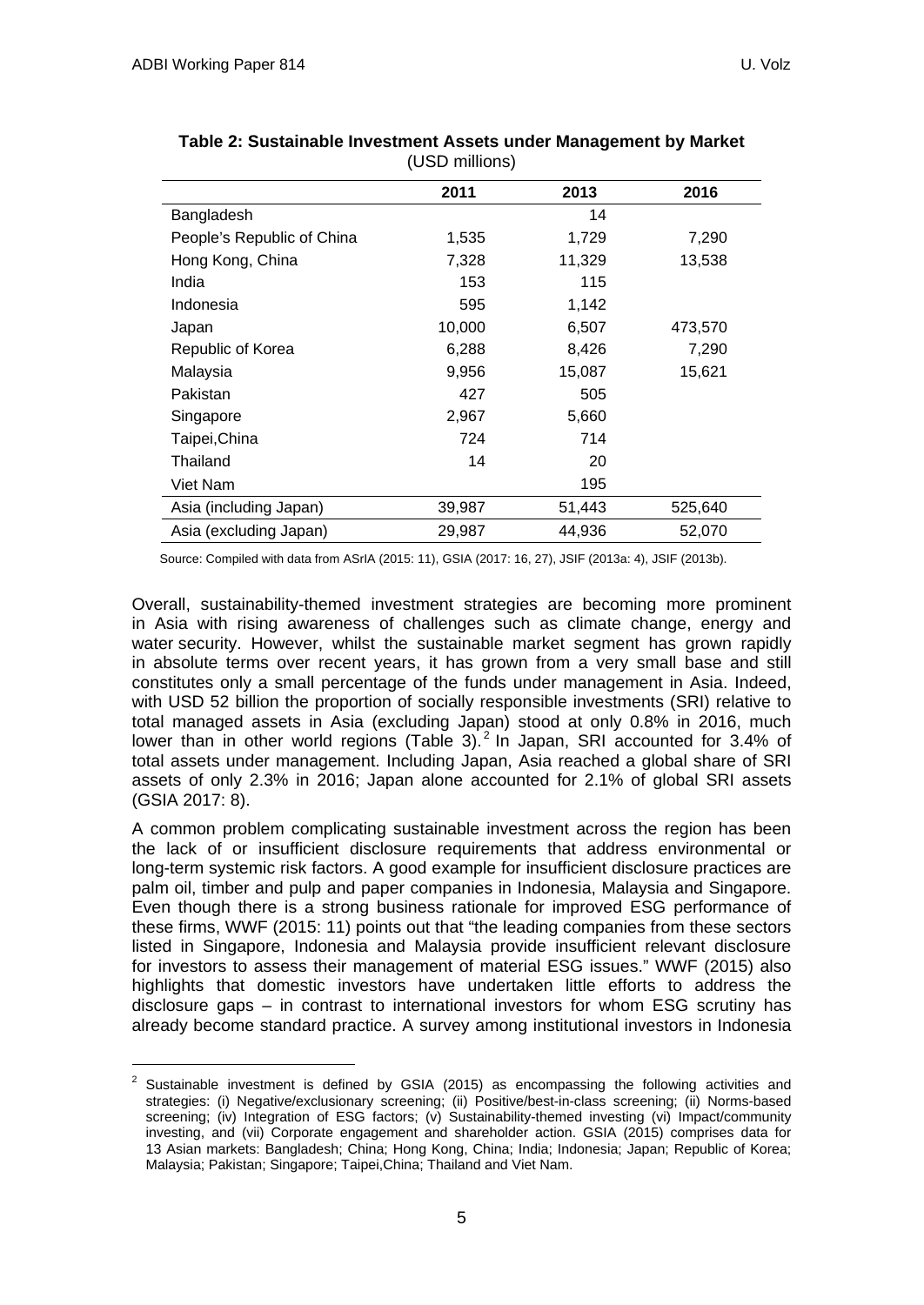confirmed this general picture (Volz 2015a): with the exemption of general insurance firms, hardly any institutional investors in Indonesia integrate ESG factors into their decision-making processes, and very few professional investment staff in the industry have been trained in ESG issues. Only recently, ESG disclosure and reporting requirements have been enhanced across the region (cf. Section 3).

|                       | 2012 | 2014 | 2016 |
|-----------------------|------|------|------|
| Europe                | 49.0 | 58.8 | 52.6 |
| Canada                | 20.2 | 31.3 | 37.8 |
| <b>United States</b>  | 11.2 | 17.9 | 21.6 |
| Australia/New Zealand | 12.5 | 16.6 | 50.6 |
| Asia                  | 0.6  | 0.8  | 0.8  |
| Japan                 |      |      | 3.4  |
| Global                | 21.5 | 30.2 | 26.3 |

#### **Table 3: Percentage of SRI Relative to Total Managed Assets**

Note: Asia figures for 2012 and 2014 include Japan.

Source: GSIA (2015: 7), GSIA (2017: 7).

The case of Malaysian palm oil firm IOI, whose sustainability certification was temporarily suspended by the Roundtable on Sustainable Palm Oil (RSPO) in March 2016 because of serious non-compliance with RSPO standards, causing major international customers to cancel their contracts with IOI (Taufik 2016), shows clearly how non-sustainable business practices can adversely affect a firm's cash flow – and diminish its market value. Given the importance of the palm oil and other extractive sectors in many of the region's countries, there is a strong case for both investors and financial authorities to take sustainability challenges more seriously.

At the same time, however, there are examples of green financial innovation across Asian markets, even if the market for sustainable investment is still nascent. In the PRC, for instance, the Shanghai Stock Exchange (SSE) launched the SSE Sustainable Development Index in 2013. In Malaysia, Bursa Malaysia Bhd launched an ESG index, FTSE4Good Bursa Malaysia (F4GBM) Index in December 2014, including listed companies demonstrating strong ESG practices. In neighbouring Indonesia, the Indonesian Stock Exchange (IDX) and KEHATI launched a Social and Responsible Investment (SRI) index in June  $2009<sup>3</sup>$  $2009<sup>3</sup>$  $2009<sup>3</sup>$  The stocks of 25 companies listed at IDX are selected based on both negative (excluded sectors) and positive (enhanced social and environmental management) criteria. IDX and KEHATI consider the SRI KEHATI Index as the "first green index in ASEAN", even though the criteria for "green" are rather low. In 2014, an exchange-traded fund tracking the SRI KEHATI index was listed on the IDX. Yet, despite such positive developments, the sustainable investment market in Indonesia is still embryonic, and "investors continue to channel funds towards assets that maximize short-term risk adjusted investment returns, with environmental, social or governance considerations of less concern" (ASrIA 2014: 34).

Local-currency bond markets as a source of long-term finance have developed quite well in a number of Asian countries, although governments and enterprises still rely to a large extent on bank finance and forex lending, which entails considerable macroeconomic and stability risks. The reasons for the relative underdevelopment of bond markets differ between countries, but regulatory and corporate governance

<span id="page-10-0"></span> $3$  For a survey of sustainable finance in Indonesia, see Volz (2015a).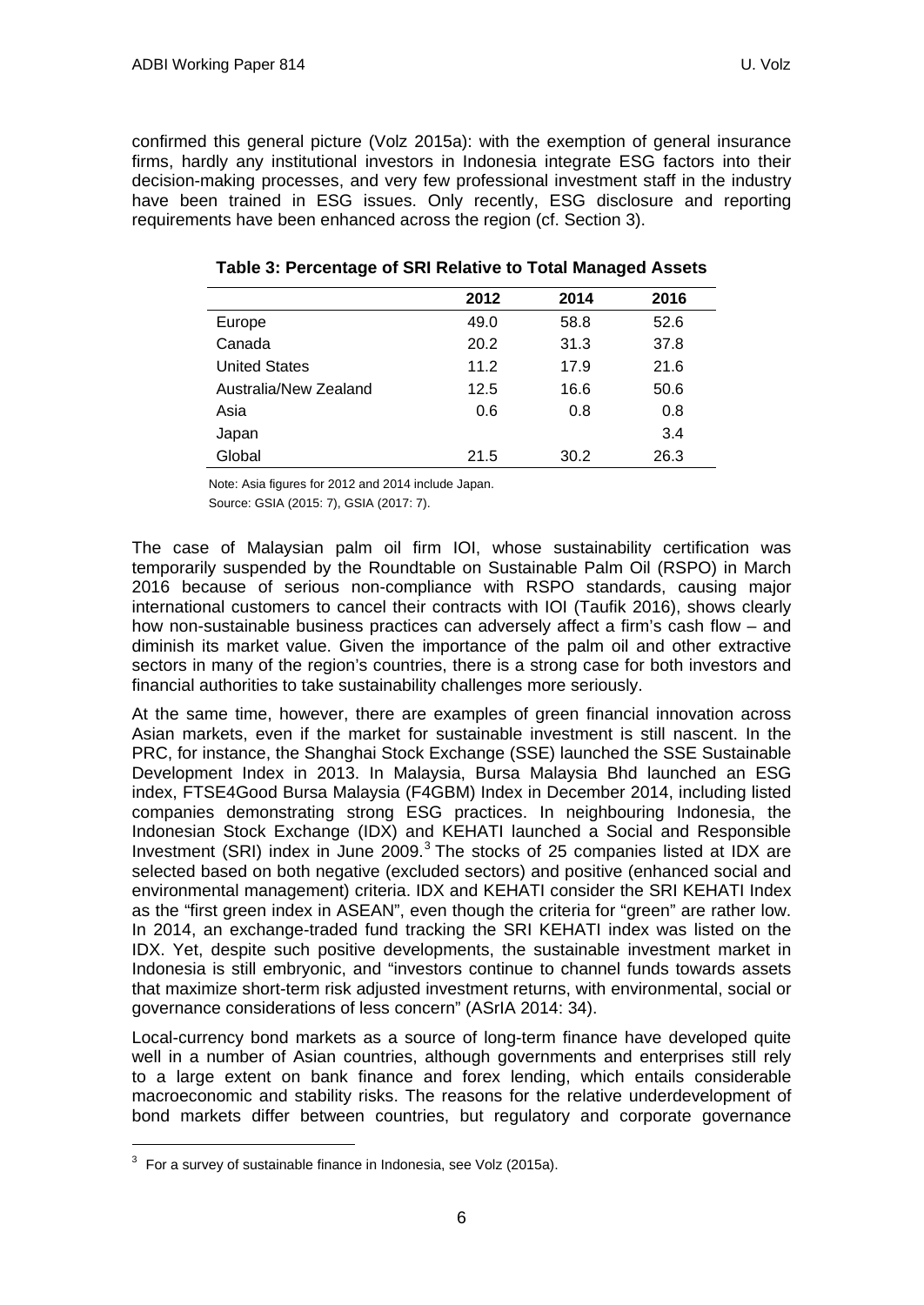issues are at the core. It will be important to further develop local currency bond markets as a source for financing long-term infrastructure, while at the same time enhancing ESG disclosure requirements through bond exchanges and financial regulation.

The Asian green bond market has started to develop only recently, but current developments are encouraging. In an attempt to quantify bonds used to finance low-carbon and climate resilient infrastructure, the Climate Bond Initiative is looking at 'labelled green bonds' that fund strictly defined and labelled green projects, as well as at 'climate-aligned' bonds that do not carry a strict green label. The total amount of outstanding climate-aligned bonds reached USD 895 billion in September 2017 (up from USD 174 billion in 2012), out of which USD 221 billion were labelled green bonds (CBI 2017). While Asia accounted for only 4.1% of all global climate-aligned bonds outstanding in 2012, its share rose to 42.2% in September 2017 – a development that is very much related to the rapid growth of the Chinese green bond market over the last two years.

The People's Republic of China(PRC)'s first corporate green bond was issued offshore in Hong Kong, China by Xinjiang Goldwind Science and Technology in August 2015 (Kidney 2016). This was followed by the first green bond issue by a Chinese bank by Agricultural Bank of China in London in October 2015. According to Reuters (2015), 94% of the USD 1 billion issue was sold to Asian investors, showing that demand for such assets is there. Following the release of the Green Financial Bond Guidelines by the People's Bank of China in December 2015, the PRC has seen the launch of its first two domestic green bonds (by China Industrial Bank and the Shanghai Pudong Development Bank) in January 2016. Since then, the Chinese green bond market has grown rapidly, reflecting the government's ambitions to make it a cornerstone of its plan to meet annual investment needs in clean energy, energy efficiency and environmental protection which are estimated to amount to about RMB 2 trillion (Zhang et al. 2015). In 2016, the total issuance of labelled green bonds amounted to RMB 238 billion (USD 36.2 billion); with 39% of global issuance, the PRC was the biggest issuer of green bonds in 2016 (CBI and CCDC 2017). Total green bond issuance rose slightly to RMB 248.6 billion (USD 37.1bn) in 2017 (CBI and CCDC 2018). The total amount of outstanding climate-aligned bonds in the PRC is estimated at USD 246 billion and USD 310 billion for 2016 and 2017, respectively. The PRC therefore accounts now for about four-fifth of climate-aligned bonds in the Asia Pacific region (CBI 2017).

The first Asian green bond was issued in 2013 by Export-Import Bank of Korea, raising USD 500 million (AllensLinklaters 2015). Indonesia saw its first green bond launch in April 2014. Supported by a partial credit guarantee from the International Finance Corporation (IFC), PT Ciputra Residence, a residential property developer, issued an IDR 500 billion (USD 44 million) bond based on green building standards on the IDX. In July 2014, Advanced Semiconductor Engineering from Taipei,China issued the first Asian corporate green bond without public support (Münzer-Jones and Johnson 2016).

India saw its first green bond issuance by Yes Bank in February 2015, with further issuances over the year by Yes Bank, Export-Import Bank of India, CLP Wind Farms and IDBI that brought the total green bond issuance to USD 1.1 billion for 2015 (Kidney 2016). The September 2015 issuance of Yes Bank was purchased by the IFC which financed this through the issue of the first green "Masala" bond, the first green bond issued in the offshore rupee markets (IFC 2015). The Indian green bond market is expected to expand after the Securities and Exchange Board of India (SEBI) published official green bond requirements in January 2016. In February 2016, Hero Future Energies issued India's first certified climate bond with proceeds being used to fund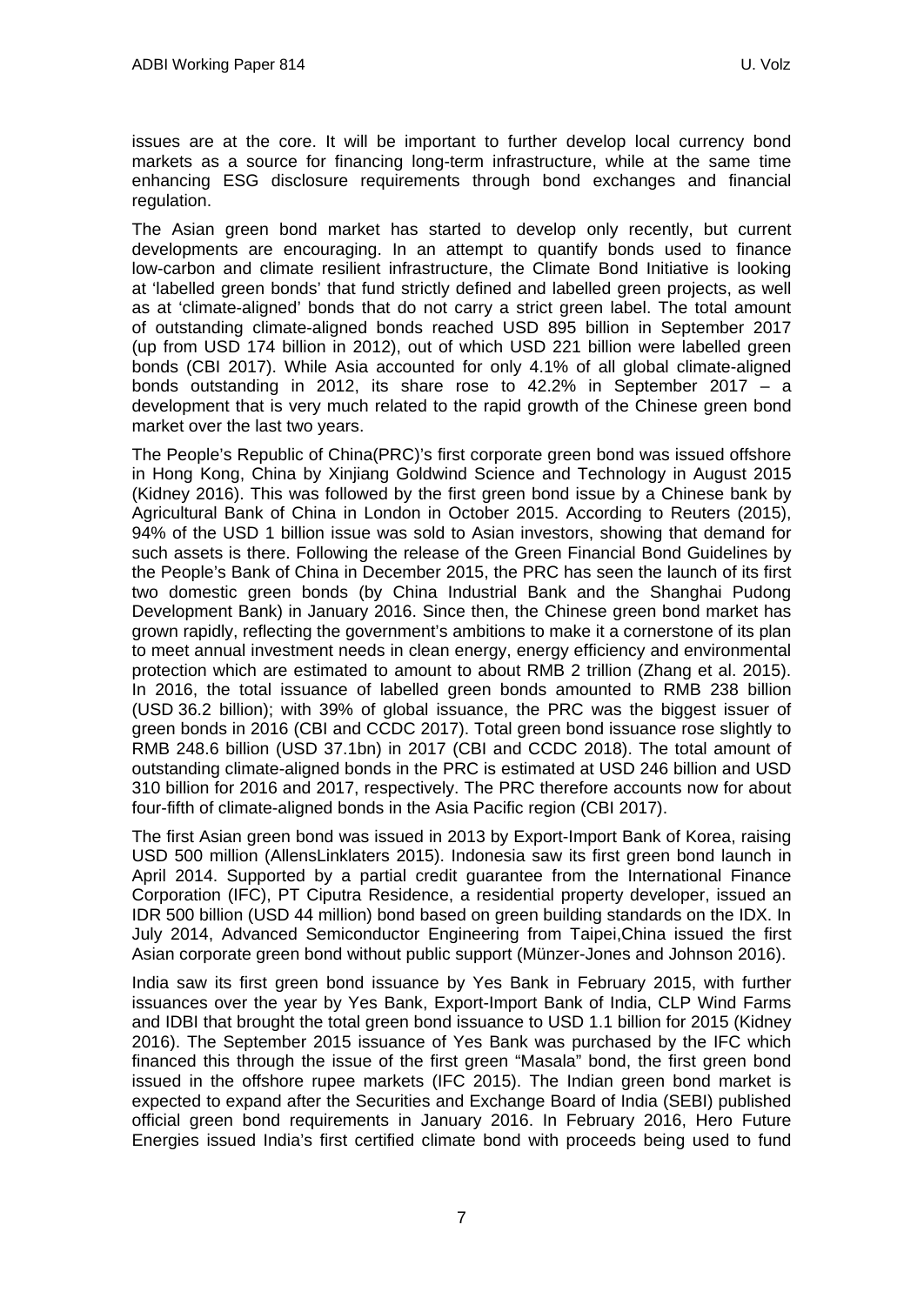wind energy (Münzer-Jones and Johnson 2016). India has since seen various green bond issuances, with labelled green bond issuances of USD 4.3 billion in 2017.

Efforts to develop green bond markets are also under way elsewhere in the region. In March 2017, the Monetary Authority of Singapore (MAS) launched a Green Bond Grant Scheme which covers the costs up to S\$100,000 per issuance of obtaining an external review for qualifying green bond issuances (Tan 2017). In September 2017, the ASEAN Capital Markets Forum, which brings together the capital market regulators of the ten member countries of the Association of Southeast Asian Nations (ASEAN), launched the ASEAN Green Bond Standards, which are based on the International Capital Markets Association' Green Bond Principles. In February 2018, Indonesia issued the world's first sovereign green sukuk bond (Dunkley 2018).

The green bond market has been developed not least by public development banks and international financial institutions which also helped to develop standards such as the Green Bond Principles. In Asia, the IFC has helped several green bond issuances. The Development Bank of Japan placed the first Japanese green bond issuance of EUR 250 million in October 2014 (AllensLinklaters 2015). The Asian Development Bank, which has issued USD 2.2 billion of water and clean-energy bonds since 2010, issued its first green bond over USD 500 million in March 2015. The ADB raised USD 1.3 billion and USD 1.25 billion in further green bond issuances in August 2016 and August 2017, respectively.

A crucial step in opening up demand for green bonds to institutional investors, such as pension funds and insurance companies lies in rating and labelling these bonds as benchmark-eligible securities in order to allow these institutions to add them to their portfolios. Initial steps into this direction are uniform standards for bonds that carry the label "green", through standards for what constitutes green projects and activities. Another measure implemented to attract institutional investors has been the creation of green bond indices in 2014 by banks and rating agencies (OECD 2017).

A more recent development in the Asia-Pacific region has been the interest in a market for the issuance of catastrophe bonds, or so-called 'cat bonds' that pay out in the event of a natural disaster. So far, cat bonds have been mainly used in the US to mitigate storm-related risks and are one of the fastest growing parts of the global insurance market with bonds worth USD 11 billion issued in the first 6 months of 2017 (Ralph 2017). Most recently in Asia, Singapore has entered the cat bond market for insurance-linked securities (ILS) with the announcement that the MAS is to fund 100% of the upfront issuance costs for cat bonds out of Singapore starting January 2018 (Ralph 2017). Singapore is the first Asian country to roll out an incentive scheme of this scale in order to encourage the ILS market. The MAS has also discussed the creation of special purpose reinsurance vehicle legislation in order to further encourage the ILS and catastrophe business (MAS 2008) and has recently introduced an application process for the prior approval by the MAS for the establishment of special purpose reinsurance vehicles (MAS 2017).

While bond markets have become more important as a source of long-term finance across Asia, Asian financial systems continue to be dominated by banking. Reliable data on green banking is scarce, given that only few Asian countries have introduced green lending frameworks and therefore for most part banks had no definition of what constitutes green or sustainable lending. In most Asian economies, the concept of green banking is rather new, and most banks have little or no experience in environmental risk analysis. Overall, lending for sustainable consumption and production constitutes only a small share of total commercial lending and is sold at a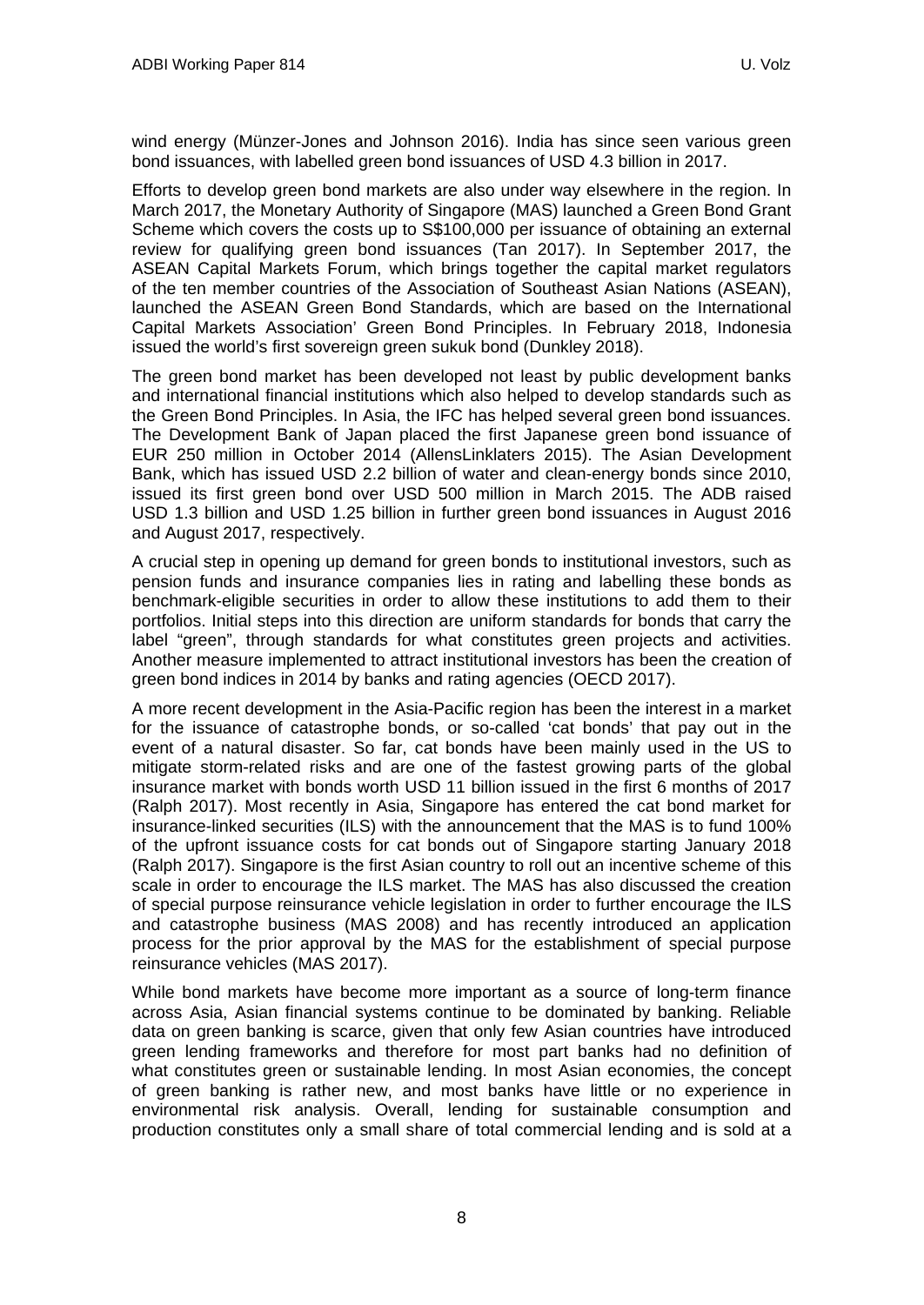premium compared to conventional finance (e.g., SWITCH-Asia and ASrIA 2015a; SWITCH-Asia and ASrIA 2015b).

There are, however, also positive developments as increased efforts at green financial governance (which will be discussed in Section 3) have raised awareness in the banking industry. Two notable pioneers in green banking in Asia are the PRC and Bangladesh.

In the PRC, green lending has increased substantially over recent years as a result of Chinese financial authorities' efforts to boost green finance.<sup>[4](#page-13-0)</sup> While green credit stood at RMB 341 billion in 2007, it has increased to RMB 7.5 trillion (USD 1.14 trillion) at the end of 2016 – an increase from 0.6% of total banking assets to 3.2% (Figure 2). According to the China Banking Association, 21 major Chinese banks reported more that RMB 8.2 trillion in lending to green projects by 2017, about 10% of their total outstanding loans.



**Figure 2: Green Lending by Chinese Banks**  (in RMB trillion and as share of total banking assets)

In Bangladesh, the central bank's efforts at greening the banking system have had considerable effect. In the fiscal year 2016, Bangladeshi banks extended a total of BDT 503.2 billion in green finance (Figure 3) – a share of 7.5% of total credit; moreover, all banks have conducted environmental risk rating of new projects financed (BB 2017a).

In Indonesia, efforts by Bank Indonesia and Otoritas Jasa Keuangan (OJK), the financial regulatory authority, to boost green finance still need to yield tangible results. A review by Bank Indonesia of green lending by banks (defined as lending for renewables, sustainable agriculture, green industry and ecotourism) found that amongst 29 banks surveyed between 2011 and 2013 the share of lending identified

Note: Scale for green lending/total assets is on the right axis. Source: Compiled with data from Zadek and Zhang (2014: 17), UNEP (2017), CBRC (2016: 192), China Daily (2015) and CBRC.

<span id="page-13-0"></span> <sup>4</sup> According to CBRC's definition, green credit comprises loans to: green agriculture; green forestry; energy/water saving in industrial sector; nature protection, biological restoring and disaster prevention; recycling projects; garbage treatment and pollution prevention; renewable energy and clean energy; water projects in urban and rural areas; green buildings; green transportation; energy efficiency and environmental services; overseas green projects.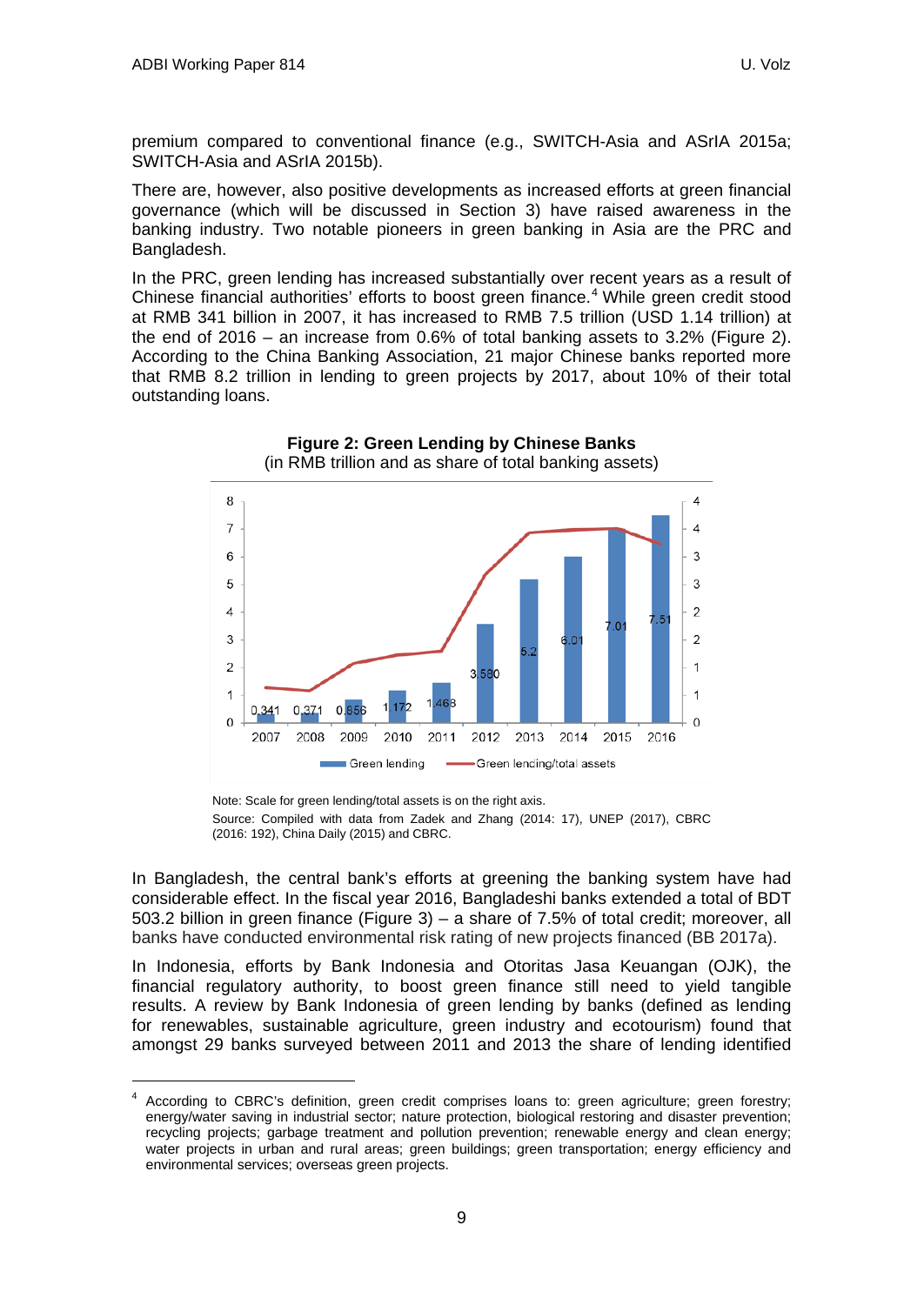as green was very small, with only 1.2% of total lending described as green in 2011, a share that increased only slightly to 1.3% in 2012 and 1.4% in 2013, amounting to IDR 10.2 trillion (about USD 1 billion) (Volz 2016b). For the time being, banks mostly still lack the necessary tools to assess environmental credit risks, but the Indonesian financial authorities have been trying to help the development of capacities through various training schemes and green lending manuals, often in cooperation with international development partners such as GIZ or IFC.



#### **Figure 3: Total Green Finance Extended in Bangladesh**  (in billion taka)

Note: 'Total green finance' includes loans disbursed to key green sectors and loans disbursed to industrial facilities with effluent treatment ('indirect green financing'). Source: Compiled with data from Bank Bangladesh (various publications).

Lastly, turning to the insurance sector, even though efforts have been made for several years to establish weather and climate insurance products across Asian countries, the share of uninsured households is still large. Green insurance can be defined in narrow terms as environmental pollution liability insurance and in broader terms as insurance that covers schemes related to environmental risk management and resilience as well as innovative products safeguarding low-carbon solutions (UNEP 2017). For instance, according to World Bank FINDEX data for 2011, only 5.7% of people working in agriculture in South Asia are insured against climate-related risks (GIZ 2015). Traditional, publicly subsidised agricultural insurance schemes such as the ones provided by the Agricultural Insurance Company of India have already been in place for a while. However, the success of such traditional indemnity based weather insurance schemes has been viewed critically by some (Sirimanne and Srivastava 2015), and there is clearly a need to further develop innovative insurance products such as index-based insurance programmes for farmers or flooding risk insurance and extend their outreach in Asia (e.g., Schanz and Wang 2015).

## <span id="page-14-0"></span>**3. GREEN FINANCE POLICIES IN ASIA**

Several Asian countries have been at the forefront of introducing sustainable finance guidelines and regulation. As can be seen in Figure 4, 13 out of the 32 countries represented in the Sustainable Banking Network – a knowledge-sharing network of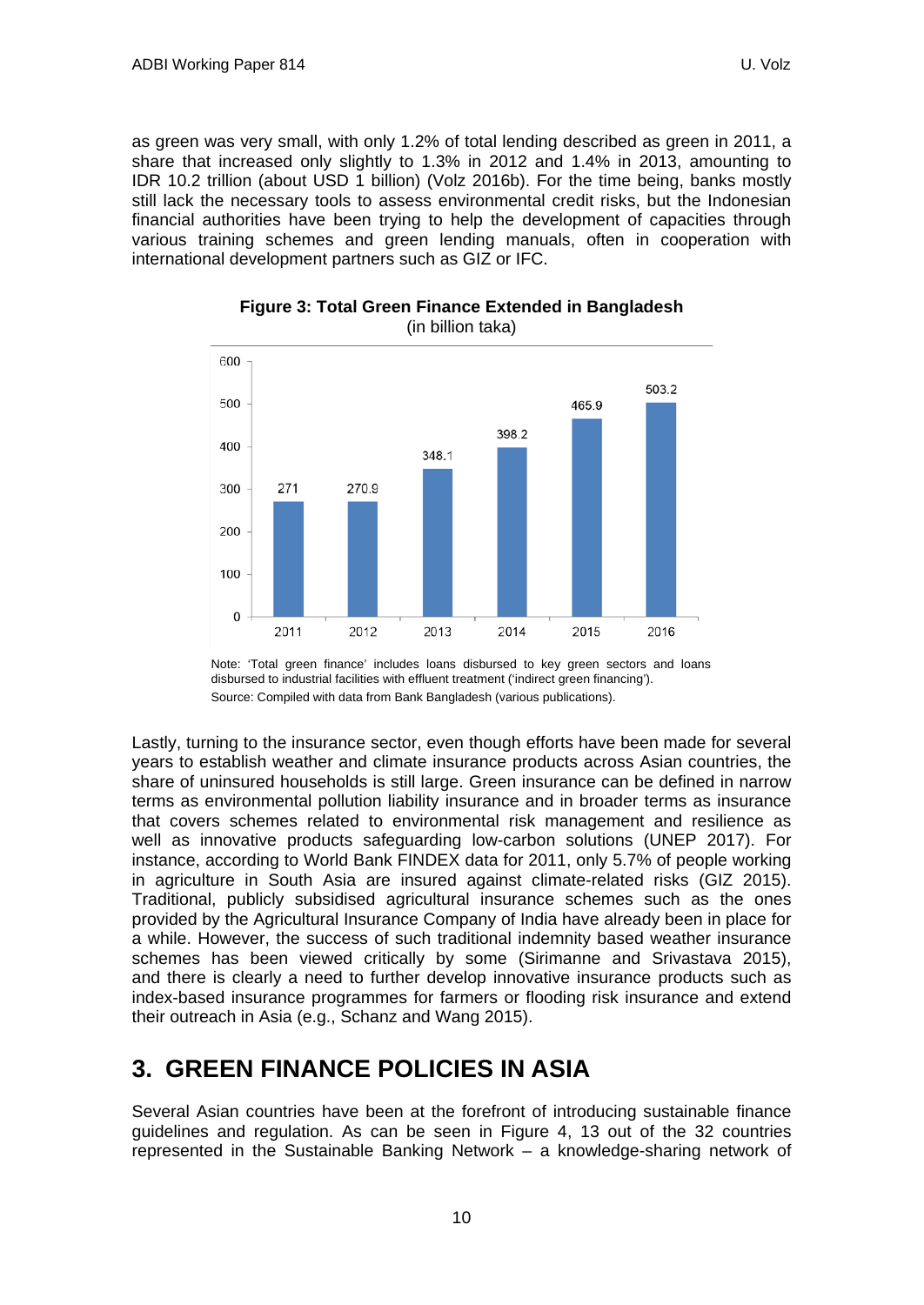banking regulators and banking associations established in 2012 that supports the development of environmental and social risk management by financial institutions and promotes green and inclusive lending – are from Asia. $5$ 

The Monetary Authority of Singapore and the People's Bank of China were two of the eight founding members of the Central Banks and Supervisors Network for Greening the Financial System, which was launched at the One Planet Summit in Paris in December 2017 (CBSNGFS 2017). Four Asian cities – Astana; Hong Kong, China; Qatar; and Shanghai – were amongst the 11 founding members of the International Network of Financial Centres for Sustainability, which was launched in September 2017. Members of the network have committed to utilise their financial expertise to drive action on climate change and sustainable development. In December 2017, five other financial centres joined the network, including Shenzhen, so that 5 out of the 16 financial centres of the network are Asian.

As can be seen in Table 4, financial authorities in Bangladesh; the PRC; Hong Kong, China; India; Indonesia; Japan; Mongolia; Singapore and Viet Nam have already started to take concrete steps to align the financial system or parts of it with sustainable development. Financial authorities in Cambodia; Lao PDR; Nepal; Pakistan; the Philippines; Sri Lanka and Thailand are currently working on green finance policies. Financial authorities in Bangladesh and the PRC in particular have been pioneers in green finance.

In the PRC attempts at addressing environmental risks through financial regulation date back to 1995 when the People's Bank of China issued an 'Announcement on Credit Policy for Environmental Protection' while the State Environmental Protection Agency (forerunner of the Ministry of Environmental Protection) issued a guideline an 'Announcement on Making Use of Credit Policy for Promoting Environmental Protection' (Bai et al. 2014). Neither was implemented, but over time new regulation was introduced and enacted, including the Green Credit, Green Insurance and Green Securities Policies introduced in 2007–08.<sup>[6](#page-15-1)</sup> In 2012, the China Banking Regulatory Commission (CBRC) issued Green Credit Guidelines "for the purpose of encouraging banking institutions to, by focusing on green credit, actively adjust credit structure, effectively fend off environmental and social risks, better serve the real economy, and boost the transformation of economic growth mode and adjustment of economic structure" (CBRC 2012). In 2014, the CBRC complemented the Green Credit Guidelines by introducing a Green Credit Monitoring & Evaluation mechanism and a key Performance Indicators Checklist. The green credit policies have thus "evolved from an initial principle based approach in 2007 to a standardized, metrics-driven performance assessment of all licensed banks" (UNEP Inquiry 2015a: 27).

<span id="page-15-0"></span> <sup>5</sup> The Asian SBN members are: Bangko Sentral ng Pilipinas (Central Bank of the Philippines), Bank of Bangladesh, Bank of Lao PDR, Bank of Mongolia, China Banking Association, China Banking Regulatory Commission, China Ministry of Environmental Protection, Department of Environmental and Natural Resources of the Philippines (DENR), Mongolia Bankers Association, Mongolia Ministry of Environment and Green Development, Nepal Rastra Bank, Otoritas Jasa Keuangan (Indonesia Financial Services Authority), State Bank of Pakistan, State Bank of Vietnam, Thai Bankers Association, and Vietnam Ministry of Natural Resources & Environment.

<span id="page-15-1"></span><sup>&</sup>lt;sup>6</sup> In 2004, the China Banking Regulatory Commission, the People's Bank of China and the National Development and Reform Commission issued an 'Announcement on Further Strengthening Industrial Policy and Credit Policy to Control Credit Risks' which banned or restricted lending to certain polluting activities. In 2005 and 2006, the State Council banned bank lending to projects and enterprises phased out because of severe pollution ('Regulation on Accelerating Adjustment of Industrial Structure' and 'Announcement on Accelerating Adjustment of Industrial Structure with Excess Capacity'). Cf. Bai et al. (2014).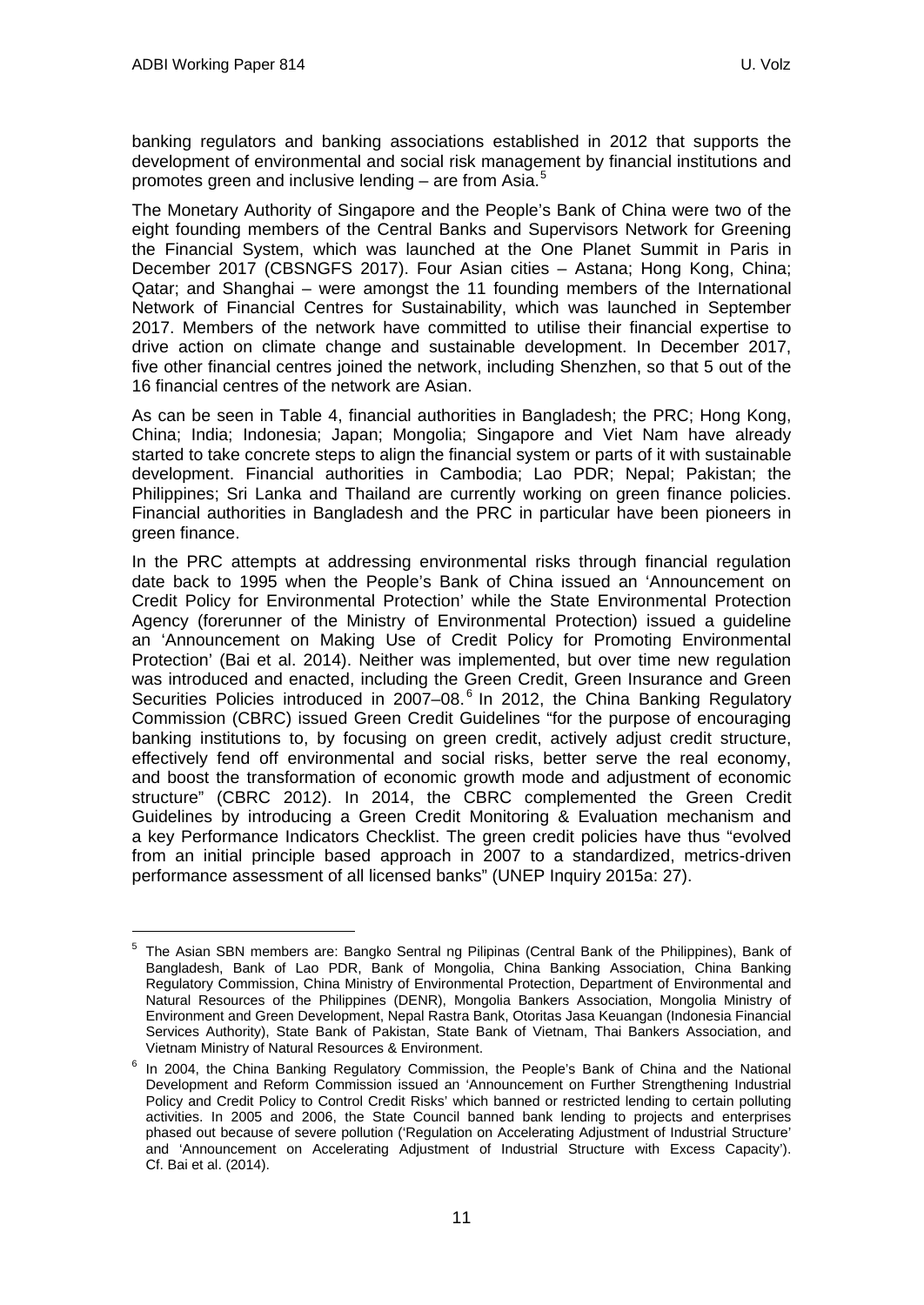

Source: Created with information from the Sustainable Banking Network website (December 2017), http://www.ifc.org/wps/wcm/connect/topics\_ext Source: Created with information from the Sustainable Banking Network website (December 2017), http://www.ifc.org/wps/wcm/connect/topics\_ext content/ifc\_external\_corporate\_site/sustainability-at-ifc/company-resources/sustainable-finance/sbn \_content/ifc\_external\_corporate\_site/sustainability-at-ifc/company-resources/sustainable-finance/sbn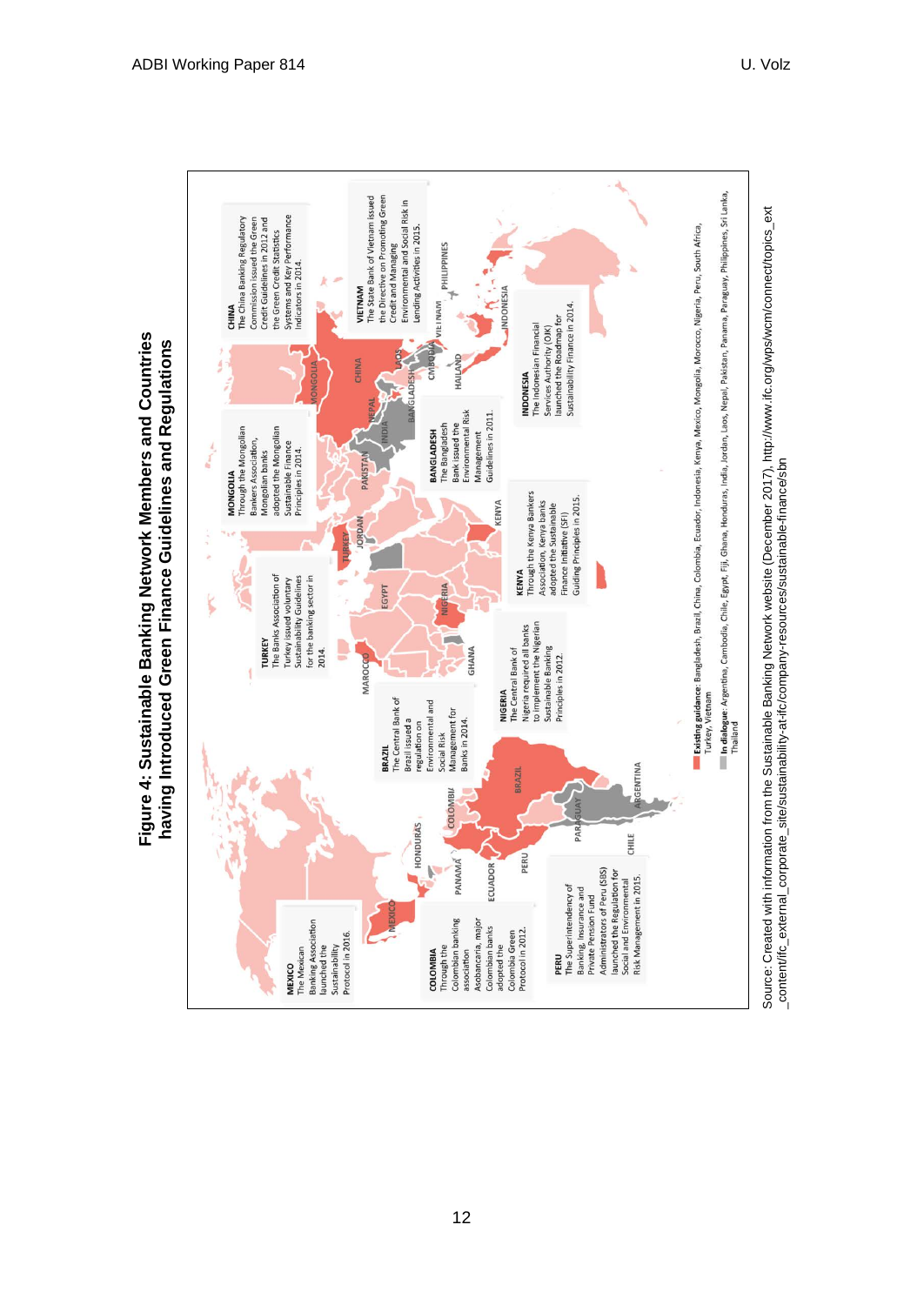|      | <b>Bangladesh</b>                                                                                                                                                                                                                                             |
|------|---------------------------------------------------------------------------------------------------------------------------------------------------------------------------------------------------------------------------------------------------------------|
| 2008 | Bangladesh Bank: Circular on 'Mainstreaming Corporate Social Responsibility in<br>Banks and Financial Institutions in Bangladesh'                                                                                                                             |
| 2011 | Bangladesh Bank: 'Policy Guidelines for Green Banking' and 'Guidelines on<br>Environmental Risk Management'                                                                                                                                                   |
| 2015 | Bangladesh Bank: Mandatory Green Finance Credit Targets I                                                                                                                                                                                                     |
| 2016 | Bangladesh Bank: 'Integrated Risk Management Guidelines for Financial<br>Institutions'                                                                                                                                                                        |
| 2017 | Bangladesh Bank: Guidelines on Environmental & Social Risk Management for<br><b>Banks and Financial Institutions</b>                                                                                                                                          |
|      | <b>People's Republic of China</b>                                                                                                                                                                                                                             |
| 2007 | China Banking Regulatory Commission (CBRC), People's Bank of China (PBOC),<br>and Ministry of Environmental Protection (MEP): Green Credit Policy ('Opinions<br>on Enforcing Policies and Regulations on Environmental Protection to Prevent<br>Credit Risk') |
|      | MEP and China Insurance Regulatory Commission (CIRC): Green Insurance Policy<br>('Guiding Opinions on Environmental Pollution Liability Insurance')                                                                                                           |
| 2008 | China Securities Regulatory Commission (CSRC) and MEP: Green Securities Policy<br>('Guidance Opinions on Strengthening the Oversight of Public Companies')                                                                                                    |
|      | Shanghai Stock Exchange: Shanghai CSR Notice and Shanghai Environmental<br><b>Disclosure Guidelines</b>                                                                                                                                                       |
| 2009 | Shenzhen Stock Exchange: Social Responsibility Instructions to Listed Companies                                                                                                                                                                               |
| 2012 | <b>CBRC: Green Credit Guidelines</b>                                                                                                                                                                                                                          |
| 2013 | MEP and CIRC: 'Guiding Opinions on Implementing the Pilot Programs of<br>Compulsory Environmental Pollution Liability'                                                                                                                                        |
| 2014 | CBRC: Green Credit Monitoring & Evaluation mechanism and Key Performance<br><b>Indicators Checklist</b>                                                                                                                                                       |
|      | <b>PBOC: Green Finance Task Force</b>                                                                                                                                                                                                                         |
|      | MEP and CIRC: 'Guiding Opinions on Pilot Scheme for Compulsory Environmental<br>Pollution Liability Insurance'                                                                                                                                                |
| 2015 | PBOC: Green Financial Bond Directive and Green Bond-Endorsed Project<br>Catalogue for Bonds Issued by Financial Institutions and Corporations                                                                                                                 |
|      | PBOC: Green Finance Committee                                                                                                                                                                                                                                 |
| 2016 | PBOC: Guidelines for Establishing the Green Financial System                                                                                                                                                                                                  |
|      | NDRC and Shanghai Stock Exchange: Green Bond Guidelines                                                                                                                                                                                                       |
|      | ChinaBond Green and Climate-Aligned Bond Index                                                                                                                                                                                                                |
| 2017 | State Council: Establishment of five green finance pilot zones in Zhejiang, Jiangxi,<br>Guangdong, Guizhou and Xinjiang                                                                                                                                       |
|      | MEP and CSRC: Environmental Disclosure for Listed Companies                                                                                                                                                                                                   |
|      | CSRC: Guidelines for Green Bond Issuance by Listed Companies                                                                                                                                                                                                  |
|      | MEP and CIRC: Draft Guideline on Environmental Pollution Liability Insurance                                                                                                                                                                                  |
|      | Shanghai's Lujiazui Financial City: Lujiazui Standard of Green Finance                                                                                                                                                                                        |
| 2018 | CSRC and MEP: Mandatory ESG disclosures for listed companies and bond issuers<br>by 2020                                                                                                                                                                      |

**Table 4: Sustainable Finance Policies across Asia**

*continued on next page*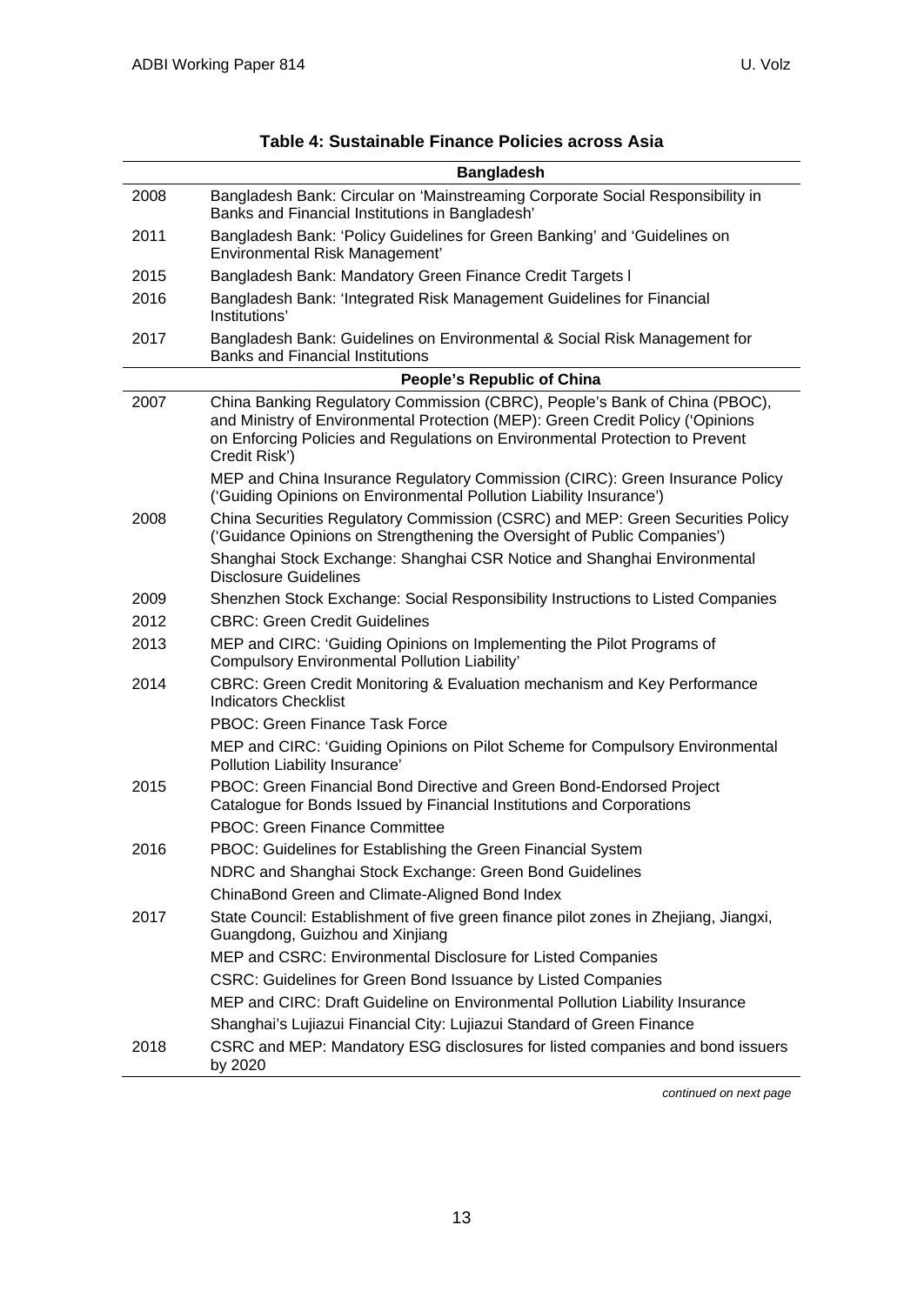|      | Hong Kong, China                                                                                                                     |
|------|--------------------------------------------------------------------------------------------------------------------------------------|
| 2016 | Securities and Futures Commission: Principles of Responsible Ownership                                                               |
|      | Financial Services Development Council: Report on "Hong Kong as a Regional<br>Green Finance Hub"                                     |
| 2018 | Hong Kong Quality Assurance Agency: Green Finance Certification Scheme                                                               |
|      | India                                                                                                                                |
| 2007 | Corporate Social Responsibility, Sustainable Development and Non-Financial<br>Reporting - Role of Banks                              |
| 2011 | Ministry of Corporate Affairs: National Voluntary Guidelines on Social,<br>Environmental and Economic Responsibilities of Business   |
| 2012 | Securities and Exchange Board of India (SEBI): Annual Business Responsibility<br>Reporting                                           |
| 2014 | SEBI: Infrastructure Investment Trusts (InvIT) Regulations                                                                           |
| 2015 | Reserve Bank of India: Priority Sector Lending - Targets and Classification                                                          |
|      | Indian Banks Association: National Voluntary Guidelines for Responsible Financing                                                    |
| 2016 | SEBI: Guidelines for the Issuance and Listing of Green Bonds                                                                         |
| 2017 | SEBI: Disclosure Requirements for Issuance and Listing of Green Bonds                                                                |
|      | <b>Indonesia</b>                                                                                                                     |
| 2012 | Bank Indonesia: Green Lending Model Guidelines for Mini Hydro Power<br><b>Plant Projects</b>                                         |
|      | Government Regulation on Social and Environmental Responsibility of Limited<br><b>Liability Companies</b>                            |
| 2014 | Otoritas Jasa Keuangan (OJK)/ Financial Services Authority: Roadmap for<br>Sustainable Finance in Indonesia 2015-2019                |
| 2015 | IFC, USAID, OJK: Clean Energy Handbook for Financial Service Institutions                                                            |
| 2017 | OJK: Framework and regulation for green bond issuance in Indonesia                                                                   |
|      | OJK: Regulation on the Application of Sustainable Finance for Financial Services<br>Companies, Issuers and Publicly Listed Companies |
|      | Japan                                                                                                                                |
| 2012 | Ministry of the Environment: Principles for financial action towards a<br>sustainable society                                        |
| 2014 | Financial Services Agency: Japan Stewardship Code                                                                                    |
| 2015 | Tokyo Stock Exchange: Corporate Governance Code and Infrastructure<br><b>Fund Market</b>                                             |
| 2017 | Ministry of the Environment: Green Bond Guidelines                                                                                   |
|      | <b>Mongolia</b>                                                                                                                      |
| 2014 | Bank of Mongolia and Mongolia Banking Association: Mongolia Sustainable Finance<br>Principles and Sector Guidelines                  |
|      | <b>Philippines</b>                                                                                                                   |
| 2008 | Government of Philippines: National Disaster Risk Reduction and Management Law                                                       |
| 2011 | Securities and Exchange Commission: Corporate Governance Guidelines for<br>Companies Corporate Responsibility Act updated            |
| 2015 | Government of Philippines: Joint Catastrophe Risk Insurance Facility for<br>Governments (Local Government Units Pool)                |

*continued on next page*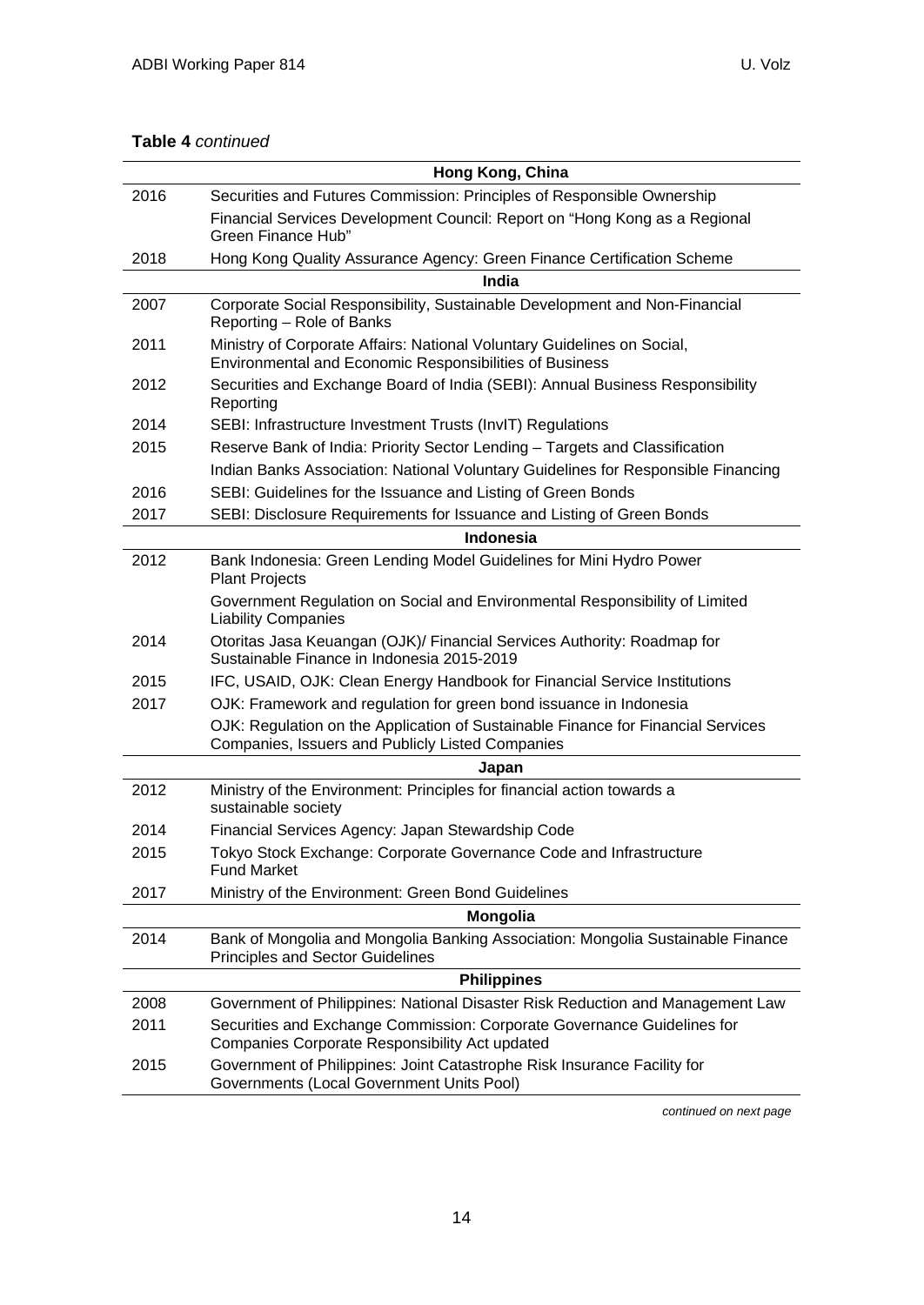|      | <b>Singapore</b>                                                                                                                           |
|------|--------------------------------------------------------------------------------------------------------------------------------------------|
| 2010 | Singapore Stock Exchange (SGX): 'Guide to Sustainability Reporting for<br>Listed Companies'                                                |
| 2015 | Association of Banks in Singapore: Guidelines on Responsible Financing                                                                     |
| 2017 | Monetary Authority of Singapore: Green Bond Grant Scheme                                                                                   |
|      | <b>Thailand</b>                                                                                                                            |
| 2008 | Stock Exchange Thailand and Securities and Exchange Commission of Thailand:<br>Guidelines for Sustainability Reporting                     |
| 2014 | Stock Exchange Thailand: CSR Reporting Requirements                                                                                        |
|      | Securities and Exchange Commission of Thailand: Sustainability Development<br>Roadmap for Listed Companies                                 |
|      | <b>Viet Nam</b>                                                                                                                            |
| 2015 | State Bank of Vietnam (SBV): Directive on Promoting Green Credit Growth and<br>Managing Environmental and Social Risks in Credit Extension |
|      | SBV: Action Plan of Banking Sector to Implement the National Green Growth<br>Strategy until 2020                                           |
| 2016 | SBV: Circular on lending transactions of credit institutions and/or foreign bank<br>branches with customers                                |
| 2017 | SBV: Renewed commitment to implementing the Green Growth program and the<br>program of preventing climate change                           |

Source: Compiled by author.

In 2014, the PBRC launched a Green Finance Task Force which developed 14 recommendations relating to disclosure and information flows, legal frameworks, fiscal incentives and institutional design (PBOC and UNEP Inquiry 2015). The Green Finance Task Force was succeeded by the Green Finance Committee which is tasked by the PBOC to develop green finance practices including environmental disclosure, environmental stress testing for the banking sector, and guidelines on greening the PRC's overseas investment. In December 2015, the PBOC published a Green Financial Bond Directive and the Green Bond-Endorsed Project Catalogue for bonds issued by financial institutions and corporations. At the same time, the National Development and Reform Commission (NDRC) issued guidelines for enterprise and municipality bonds – the first government-sponsored green bond guidelines world-wide. As mentioned before, Chinese authorities regard the development of a green bond market as an important source of raising private capital for sustainable development. The PRC has also started to promote the idea of green finance globally; in January 2016, the Chinese G20 Presidency launched the Green Finance Study Group which is co-chaired by the PRC and the UK (i.e., the PBOC and the Bank of England). In August 2016, the PBoC and seven other ministerial agencies launched the world's first systematic green finance policy framework in the form of comprehensive guidelines. In June 2017, the State Council established five green finance pilot zones in Zhejiang, Jiangxi, Guangdong, Guizhou and Xinjiang to explore different green finance reforms, innovations and systems in order to rely on a empirical sample for promoting green finance across the PRC (UNEP 2017).

Two further green financial policy issues in the PRC have been green insurance and environmental risk analysis. In the field of green insurance, in 2013 the Ministry of Environmental Protection and China Insurance Regulatory Commission (CIRC) have in a joint initiative taken first steps to launch a national mandatory pollution liability insurance system. Thus far the system has been piloted at the local level in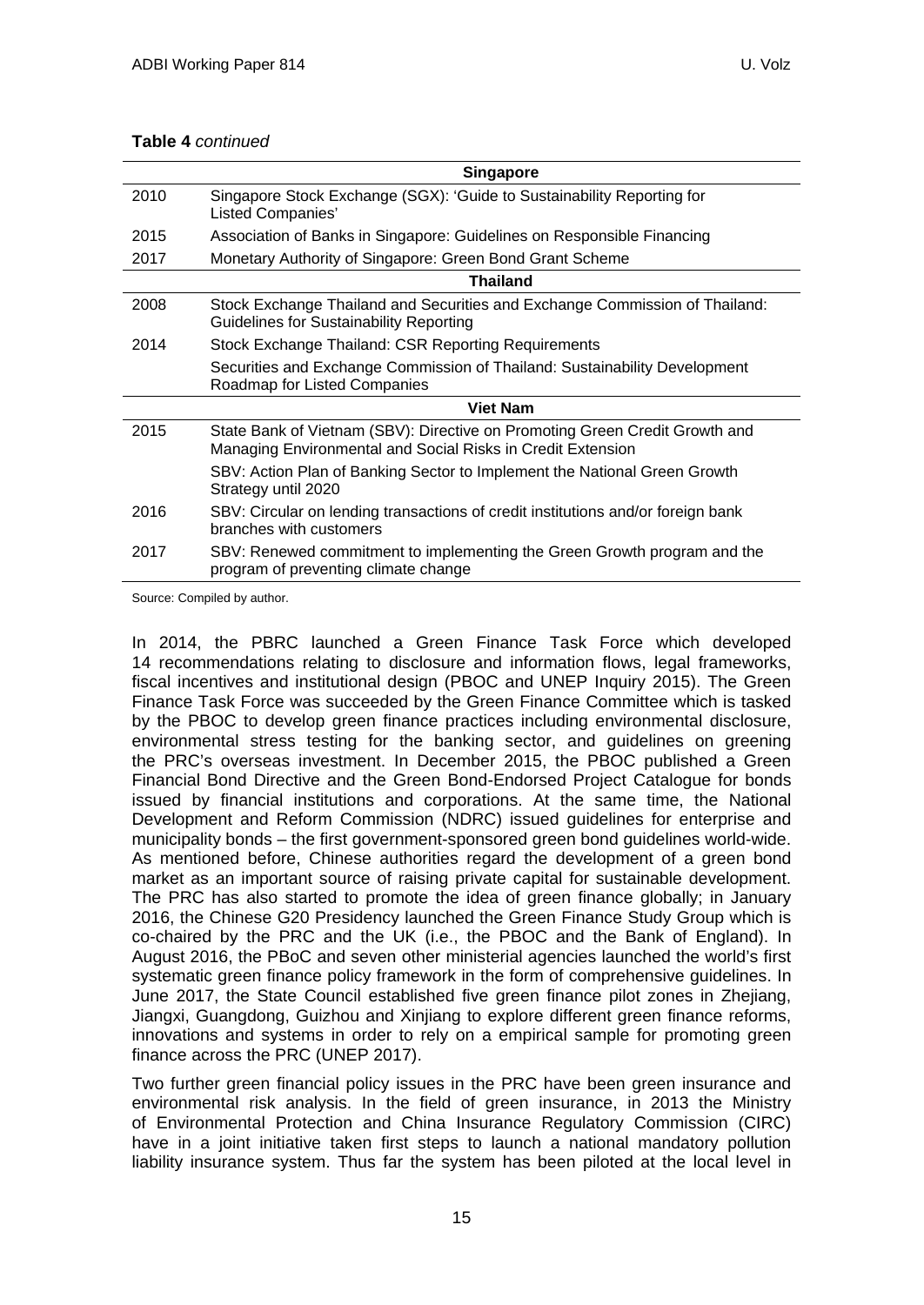30 provinces (UNEP 2017). Furthermore, encouraged through policy on environmental information disclosure and increasing public availability of data, environmental risk analysis through stress testing has also become an increasingly prominent element in the investment practice of firms and financial institutions in the PRC.

Like in the PRC, financial authorities in Bangladesh have been working on a regulatory framework for sustainable banking for more than a decade.<sup>[7](#page-20-0)</sup> The cornerstone of Bangladesh Bank's (BB) efforts to green the financial system are its policy guidelines for green banking. In 2008, Bangladesh Bank (BB) published a circular on 'Mainstreaming Corporate Social Responsibility (CSR) in Banks and Financial Institutions in Bangladesh'. Banks have to report bi-annually to BB on their CSR activities, and since 2010 BB publishes an annual report on CSR Initiatives in Banks. In 2011, BB published 'Policy Guidelines for Green Banking' and 'Guidelines on Environmental Risk Management' (ERM) to encourage banks to conduct systematic environmental risk analysis as part of the credit appraisal process. The green banking policy was extended to all non-bank financial institutions (NBFIs) in 2013. The same year, a uniform reporting format was introduced by BB. The Policy Guidelines set out three phases for banks and NBFIs:

- **Phase one:** policy formulation and governance, incorporation of environmental risk in credit risk methodology, initiating in-house environmental management, introducing green finance, creating a climate risk fund, introducing green marketing, supporting employee training, promoting consumer awareness, and conducting green events.
- **Phase two:** developing sector specific environmental policies and green strategic planning together with setting up green branches and improving in-house environmental management.
- **Phase three:** developing environment-friendly initiatives and introducing innovative products.

In February 2017, BB released the Guidelines on Environmental & Social Risk Management (ESRM) for Banks and Financial Institutions in Bangladesh (BB 2017b) as an update to the ERM guidelines of 2011. The ESRM guidelines were developed based on the experience from the ERM as well as based on survey of the financial sector and with the technical support of the IFC. The central amendment concerns the expansion of the scope of the guidelines to also include social risk assessment and social parameters additionally to environmental parameters for the assessment of risk and to make the analysis of risk more objective. Furthermore, BB provides examples for sources of E&S risk for banks and financial institutions and emphasises the benefits of conducting E&S risk analysis.

Besides the policy guidelines for green banking, BB has implemented two other key policies to develop green finance: green refinancing and a mandatory credit quota for loans. As parts of its broader policy of targeted refinancing lines through which commercial banks investing in priority sectors of the economy can get concessional credit, BB introduced a revolving green refinancing scheme for banks in 2009. A BDT 2 billion (approx. USD 26 million) revolving fund was set up to disburse low-interest loans for solar energy, biogas and waste treatment projects. Over time the list of permissible projects has been expanded in 2017 and now covers 50 products in 11 categories, including renewable energy, energy efficiency, alternative energy and green industry as well as social categories, such as ensuring the safety and work environment of factories. Under this scheme, banks can obtain loans at 5% from BB

<span id="page-20-0"></span> $7$  For an overview, see UNEP Inquiry (2015b) and Barkawi and Monin (2015).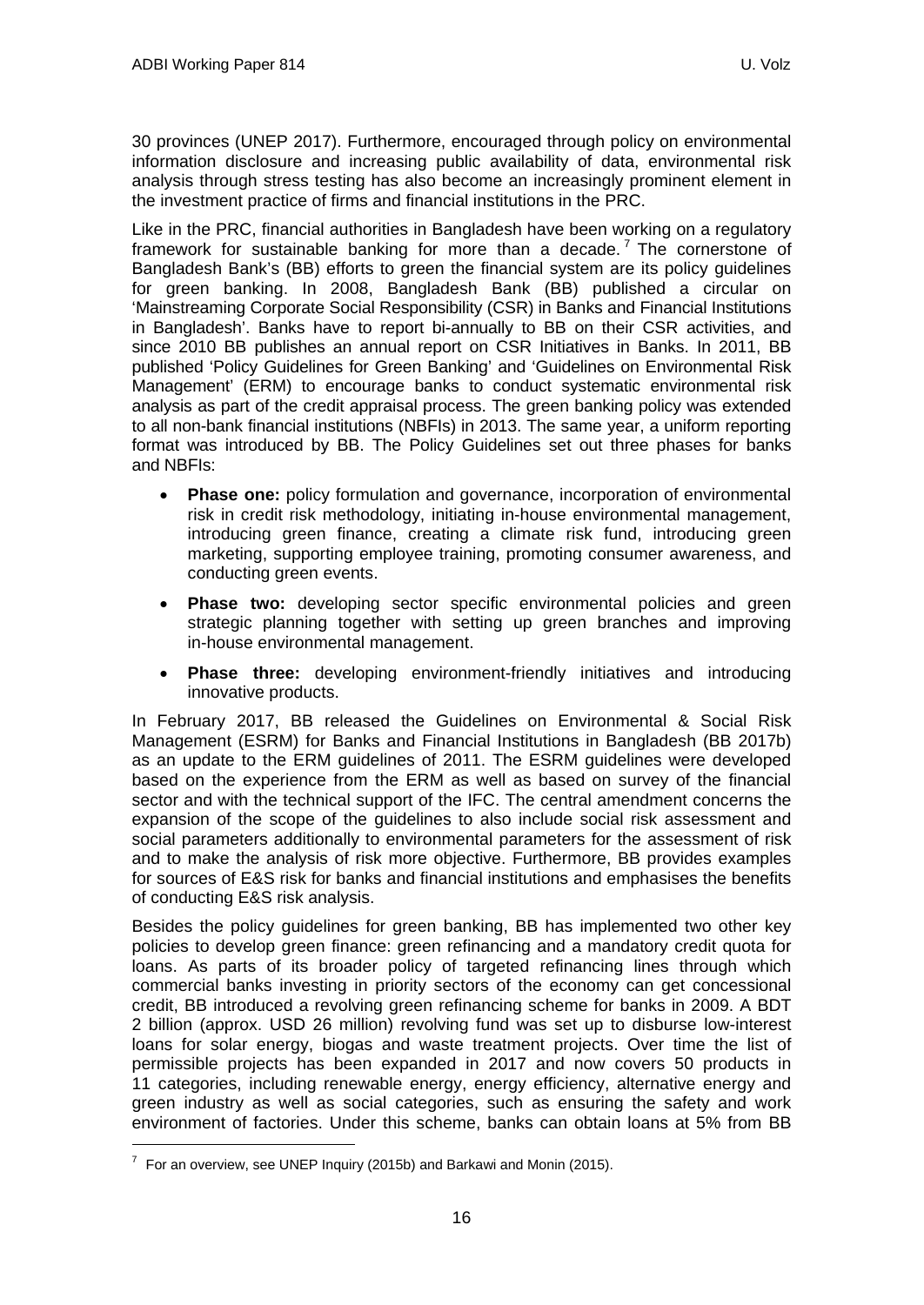with interest chargeable to bank customers capped at 9%. With support from the Asian Development Bank, BB introduced another USD 50 million refinancing window in 2012 for brick kiln efficiency improvement projects which will help lower carbon and other greenhouse emissions (ADB 2012). In January 2016, BB announced a new USD 200 million fund to "provide low-cost loans to textile and leather industries for switching to environment-friendly production" (ANN 2016). BB has also introduced priority lending requirements to rural enterprises and for green finance. Since 2015, at least 5% of banks' loan portfolios has to be allocated to green finance (and at least 2.5% to the agricultural sector). The lending requirements are linked to capital adjustments and preferential refinancing opportunities.

For sure, the policies and guidelines implemented by financial authorities in the PRC and Bangladesh are not transferable one-to-one to other Asian countries, many of which have been experimenting with similar approaches to green financial governance. In a global survey of sustainable finance approaches, the UNEP Inquiry (2015a) identified five areas of emerging practice in embedding sustainable development into the financial system. Examples for each of these areas can be found across Asia and are given in the following.

### **(i) Enhancing market practice: disclosure, analysis, risk management**

- **Sustainability disclosure:** The Shanghai Stock Exchange introduced Guidelines on Listed Companies' Environmental Information Disclosure already in 2008. In 2010 the Singapore Stock Exchange (SGX) released a 'Guide to Sustainability Reporting for Listed Companies'. In June 2016, SGX made it mandatory for all listed companies to publish sustainability reports from December 2017 onwards. In 2012, the Hong Kong Exchanges and Clearing Limited introduced voluntary ESG Reporting Guidelines. Since 2012, the Securities and Exchange Board of India (SEBI) requires the 100 largest listed enterprises to publish annual Business Responsibility Reports, while the Indian Ministry of Corporate Affairs' imposed CSR reporting requirements under the Companies Act 2013. In 2015, SEBI established a 'comply or explain' reporting system for corporate governance under which the top 500 companies were asked to report, among other issues their E&S risk assessment standards and how climate change and global warming are addressed. The Philippines Securities Exchange Commission requests an Annual Corporate Governance Report from listed firms since 2013. In Viet Nam, the State Securities Commission introduced a Sustainability Reporting Handbook for Vietnamese Companies in 2013.
- **Integrating environmental risks into financial regulation:** Bank Bangladesh requires environmental risk management from bank and non-bank financial institutions. The State Bank of Vietnam issued the 'Directive on Promoting Green Credit Growth and Environmental Social Risks Management in Credit Granting Activities' (State Bank of Vietnam 2015), requiring financial institutions to take environmental factors into account in their lending decisions.
- **Industry guidelines for sustainable market practice:** The Association of Banks in Singapore released a ABS Guidelines on Responsible Financing in October 2015. The same year the Indian Banking Association introduced the National Voluntary Guidelines for Responsible Finance.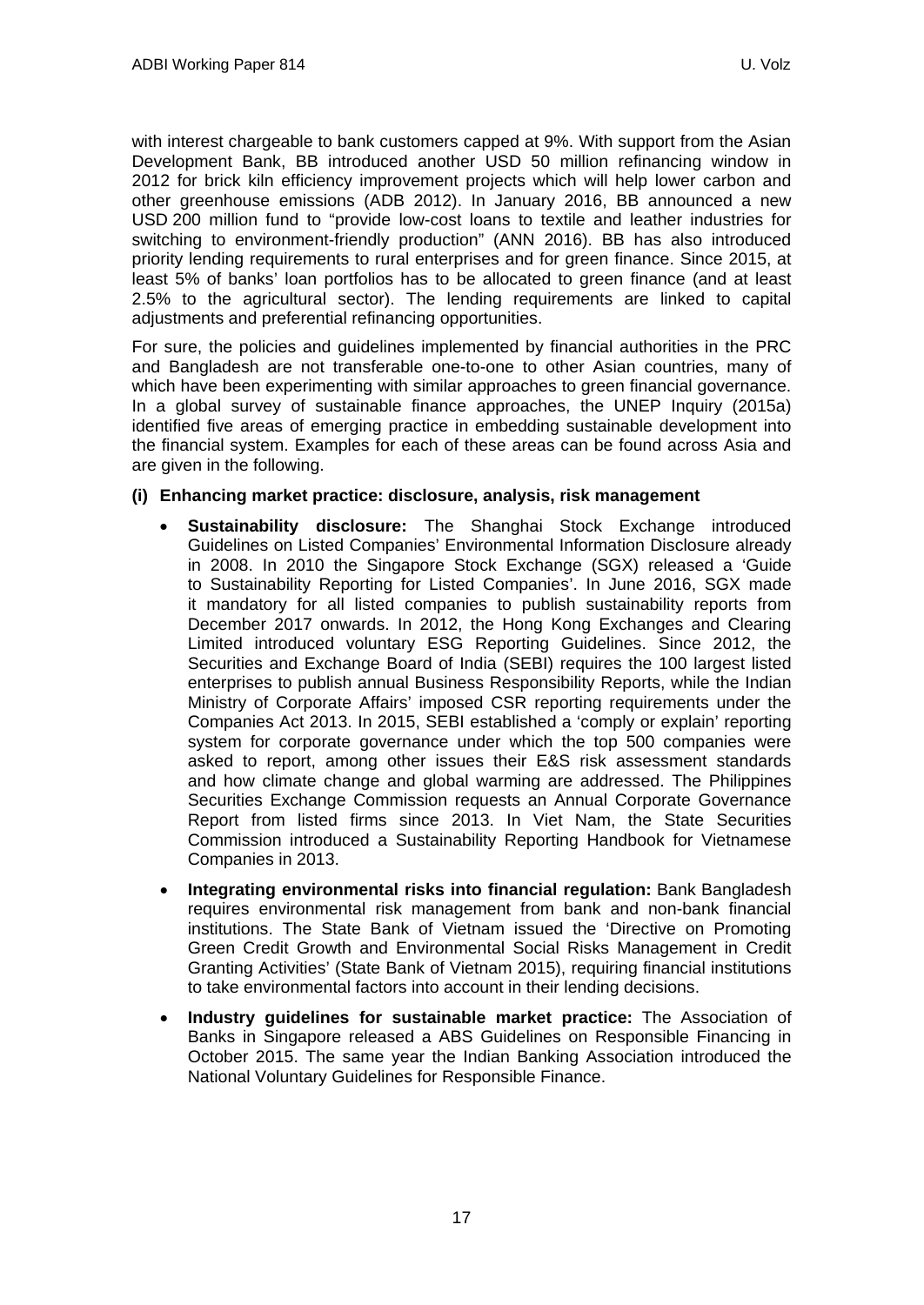- **(ii) Upgrading governance architectures: internalising sustainable development into financial decision-making of financial regulators and central banks**
	- **Inclusion of environmental risk to secure financial and monetary stability:** The Bangladesh Bank considers its green finance policies as integral part of its mandate to maintain monetary and financial stability. The Reserve Bank of India pays close attention to agricultural prices as these have a significant impact on consumer price inflation. Bank Indonesia is considering to include environmental and climate risk into its macroprudential framework. In the PRC, the PBoC is considering to include the green credit performance of banks into the central banks' assessment of macroprudential risk (Yao and Borsuk 2017).
	- **Multi-stakeholder dialogue between financial authorities and the financial industry:** In 2015, the PBOC established the Green Finance Committee to develop green finance practices, environmental stress testing for the banking sector, and guidelines on greening the PRC's overseas investment. Also in 2015, the Indonesian financial services regulator OJK has established a multistakeholder task force to promote and further develop its Roadmap for Sustainable Finance through dialogue.

### **(iii)Encouraging cultural transformation: capacity building, behaviour, market structure**

- **Action to enhance the current skill set of financial professionals and regulators:** Indonesia's Sustainable Finance Roadmap seeks to develop the sustainability skills of professionals. In Viet Nam, the central bank has also voiced its intent to organise training workshops for bank personnel.
- **Mainstreaming CSR and ESG considerations:** Bangladesh Bank has been mainstreaming CSR in banks and financial institutions.
- **Market development:** With the new Green Financial Bond Directive, the PBOC has taken a first step to develop a new market segment for sustainable investment in the Chinese capital market.

### **(iv)Harnessing the public balance sheets: fiscal incentives, public financial institutions and central banks**

- **Fiscal incentives for investors:** Thailand introduced a feed-in premium programme in 2010 which has helped to more than doubled its installed clean energy capacity.
- **Preferential central bank refinancing:** Banks in Bangladesh extending loans for green projects can access the Bangladesh Bank's refinancing arrangements and pass on preferential interest rates to their clients.
- **Green credit and bond guarantees:** Development banks such as the ADB have offered risk-sharing facilities in various Asian countries where partial credit guarantees were provided to partner banks sharing the payment risk of underlying borrowers, for example for energy efficiency projects. USAID's Development Credit Authority has extended bond guarantees to support Asian municipalities in raising funds for constructing urban resilient infrastructure.
- **Public pension funds:** In Japan, the Government Pension Investment Fund (GPIF) and the Pension Fund Association for Local Government Officials endorsed the Principles for Responsible Institutional Investors along with 160 other institutions within six months of its launch in February 2014 by Japan's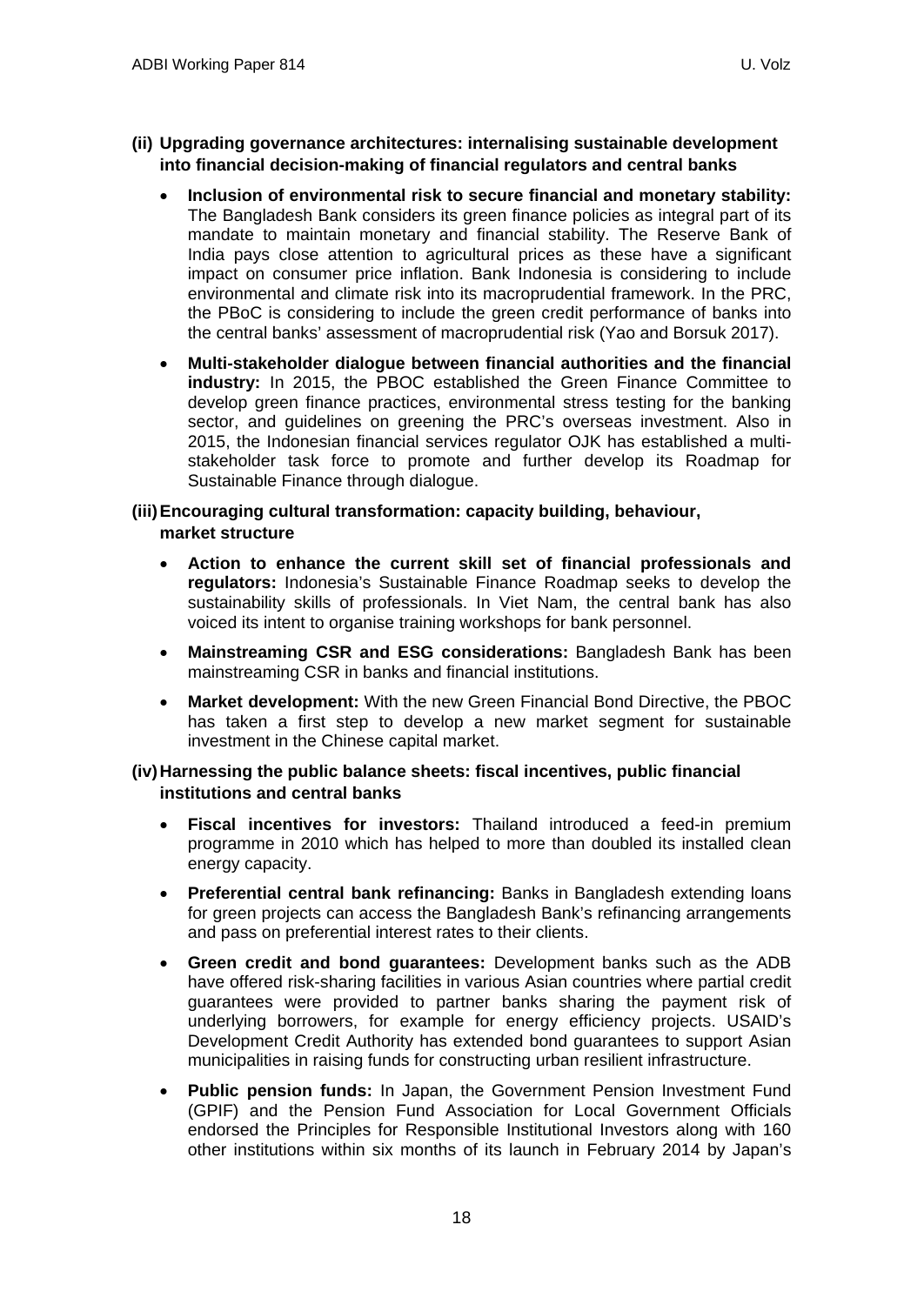Financial Services Agency (GSIA 2014: 25). In 2017, GPIF adopted an ESG investment strategy. In 2014, the Korean National Assembly requested from the National Pension Service, the world's fourth largest pension fund, to enhance its ESG standards.

- **(v) Directing finance through policy: requirements and prohibitions, enhanced liability**
	- **Green lending requirements:** Since 2015, Bangladesh Bank requires banks to allocate 5% of bank lending into green projects, including renewable energy, energy efficiency and waste management. It also uses differentiated capital requirements and preferential refinancing to incentivise green financing.
	- **Priority sector lending programmes:** In April 2015, the Reserve Bank of India (RBI) included lending to small renewable energy projects and drinking water facilities within the Priority Sector Lending (PSL) targets. The PSL scheme requires banks to allocate 40% of lending to key sectors such as agriculture and small and medium-sized enterprises.
	- **Quotas for priority areas:** Since 2002, the 'Obligations of Insurers to Rural Social Sectors' issued by the Insurance Regulatory and Development Authority of India require Indian insurance firms to satisfy quotas for the extension of insurance coverage to low-income and rural clients.

While the first three areas of emerging green finance practice are straightforward and fairly uncontroversial, this cannot be said about (iv) and (v). For instance, using the central bank balance sheet to incentivise green lending or even invest directly is considered a taboo in orthodox central banking circles (Volz 2016b). Likewise, directed credit allocation has earned a bad reputation in the 1960s and 1970s (e.g., Krueger 1990), although there certainly have been successful cases too. The initiatives referred to above are mostly too recent to provide a conclusive assessment of their efficacy, and in the case of Bangladesh, where the central bank's targeted refinancing policies have been in place since 2009, a comprehensive evaluation is still outstanding. In each specific country context, policy options have to be considered cautiously and instruments and policies have to be designed carefully to avoid potential adverse effects. The respective policy frameworks also have to take account of differences in financial market structure which are likely to impact on policy outcomes (Volz 2015b). To counter the danger that green finance policies may result in politicised or crony lending, it will be crucial to strengthen corporate governance of the involved institutions, including through tighter internal and external auditing, and improved accounting practices and risk management. Moreover, once implemented, green finance policies need to be reviewed regularly and adjusted– or abolished – if needed.

### <span id="page-23-0"></span>**4. PRIORITIES FOR FINANCIAL SECTOR GOVERNANCE FOR ALIGNING THE FINANCIAL SYSTEM WITH SUSTAINABLE DEVELOPMENT AND FOSTERING GREEN INVESTMENTS**

Before turning to priorities for financial governance to enhance green finance and investment, it is imperative to highlight the role of 'real economy' barriers and bottlenecks. Gaps in the enforcement of environmental regulation and the non-pricing of negative production and consumption externalities such as carbon emissions clearly reduce the demand for green investment. Addressing such real economy barriers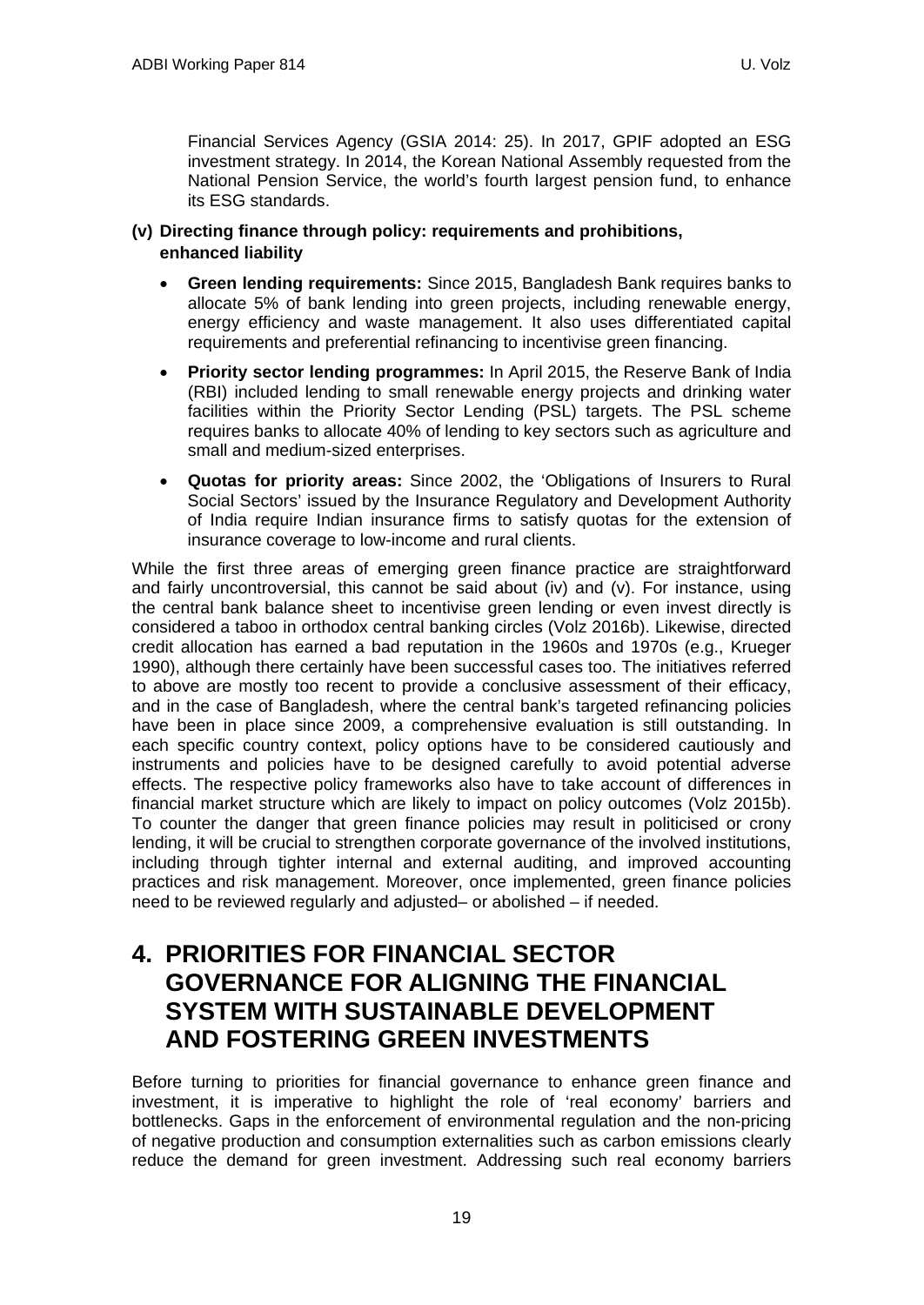through binding environmental regulation, emissions trading schemes or other policies that help to internalise negative externalities, is critical to mobilising green investment.<sup>[8](#page-24-0)</sup>

Price distortions from fossil fuel subsidies constitute a particularly important challenge for most Asian economies (ADB 2016a; Bárány and Grigonytė 2015). Emerging and Developing Asia is the region with the second largest fossil fuel subsidies after the Middle East and North Africa (Bárány and Grigonytė 2015). Recent IMF estimates for post-tax energy subsidies – which also include costs of environmental damage – suggest that the distortions in a large number of Asian economies are enormous (Coady et al. 2015). To make progress in sustainable development, these economies will have to phase out energy subsidies.

Without 'getting the prices right', the quest for a green transformation will be elusive. There are, of course, many other real economy investment barriers that need to be addressed, especially in the energy sector.<sup>[9](#page-24-1)</sup> Green investments, including investments in renewable energy, are often held back by difficult investment conditions, adverse regulatory and legal environment, inconsistent policies and cumbersome permission procedures (Volz 2015a). Countries with more transparent, coordinated long-term and credible policies capture more investment and build new industries, technologies and jobs while reducing emissions faster and more efficiently than countries with weak and disjointed policies.

However, as discussed earlier on, there are also weaknesses and failures within the financial system that are constraining its ability to respond to risks and opportunities for viable, resilient investments. At a general level, there is still a lack of awareness that environmental and climate risks can pose a threat to the financial sustainability of single projects or firms as well as entire industries; by implication these risks can also cause problems to individual lenders and investors or even constitute a systemic risk to the entire financial sector. This problem is compounded by the fact that the lending and investment horizon tends to be short while many of the risks are more long term. Bank of England Governor Mark Carney has famously termed this the 'tragedy of the horizon' (Carney 2015).

A second and related problem is the lack of staff in the financial industry that have been trained in assessing environmental and climate risk. Likewise, there is a shortage of staff with experience in green lending, for example for renewable energy projects. A small number of green lending projects increases transaction costs, which makes green lending less attractive compared to business as usual.

A third problem is the shortage of bankable and investable projects, a problem that is related to the 'real economy' barriers discussed above.

Fourth, where mandatory environmental risk analysis and ESG disclosure requirements are lacking, lenders and investors may be reluctant to forgo opportunities for fear that competitors will snap them up.

<span id="page-24-0"></span> $8$  For a recent overview of emissions trading schemes in Asia see ADB (2016a).

<span id="page-24-1"></span> $9$  See, for instance, Wolff et al. (2016) for a recent study on renewable energy investments in Indonesia.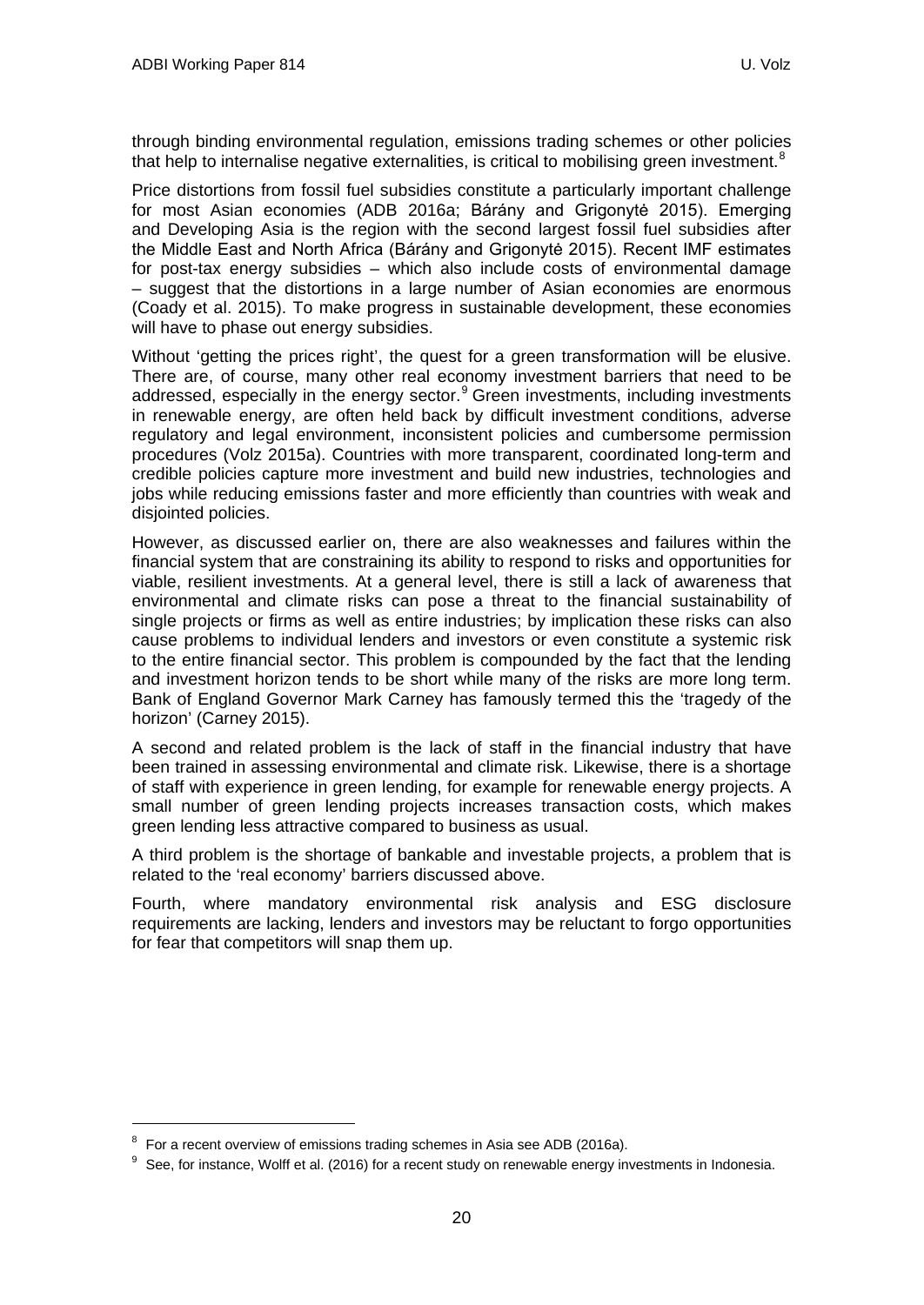

### **Figure 5: Lending and Investment Barriers**

Source: Compiled by author.

As discussed above, many different instruments can be used to enhance green finance. The most adequate choice of instruments will depend on the specific country context; while certain market-based instruments may be more appropriate in one country, another country may opt for more interventionist policies. Yet what is needed in all countries to enable a fundamental cultural change in financial markets and to mainstream sustainability in financing and investment is a coordinated and systematic approach which involves all relevant stakeholders. Financial authorities need to set incentives for financial firms to enhance green finance and provide support and guidance, but experience from different countries suggests also that often rules and regulations are needed for financial firms to act.

To successfully align the financial system with sustainability goals, financial governance should target the following goals:

- Raising awareness among regulators and market participants in the financial sector for environmental and climate risks.
- Developing capacities in the financial industry for environmental risk analysis and management through knowledge-building and sharing.
- Building up the capacities in the financial industry needed to develop sustainable financing practices and new lending instruments for financing sustainable projects such as renewable energy.
- Enhancing transparency through ESG disclosure requirements.
- Providing incentives, where needed, to banks and NBFIs for the financing of green projects.
- Supporting the development of new market segments such as the green bond market or climate risk insurance.
- Developing long-term, local currency refinancing sources for banks to enable them to extend long-term credit.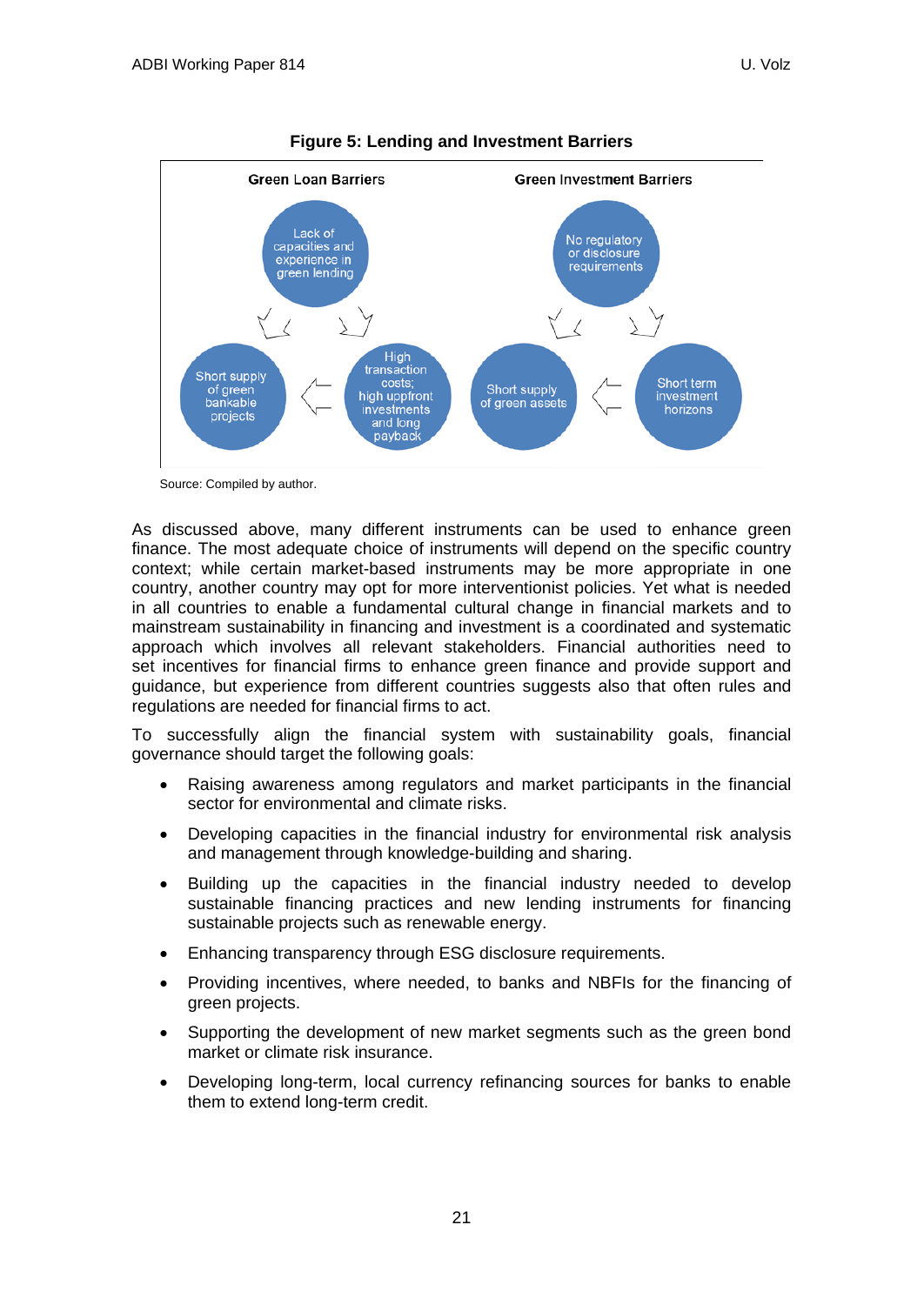To achieve these goals, a dialogue among all relevant domestic stakeholders is needed. Public financial institutions, including central banks, development banks and public pension funds, can play an important role in developing and promoting the adaption of new green financial products. International initiatives and networks such as the UNEP Finance Initiative, the Sustainable Banking Network, the Sustainable Stock Exchanges Initiative, the G7 Initiative on Climate Risk Insurance ("InsuResilience") and the G20 Green Finance Study Group can help countries to leverage on international experiences.

While green finance and investment is currently still a niche market in Asian financial systems, growth rates have been high, and different Asian markets have already seen various green financial innovations. Moreover, the financial authorities of several Asian countries –Bangladesh, the PRC, India, Indonesia, Mongolia and Viet Nam – have been developing green finance frameworks, while other countries, including Lao PDR, Nepal, Pakistan, the Philippines, Singapore and Thailand are currently in the process of doing so. The challenges for achieving a green transformation to a low-carbon economy are high; aligning the financial sector with sustainable development will be a key element for Asian economies to succeed.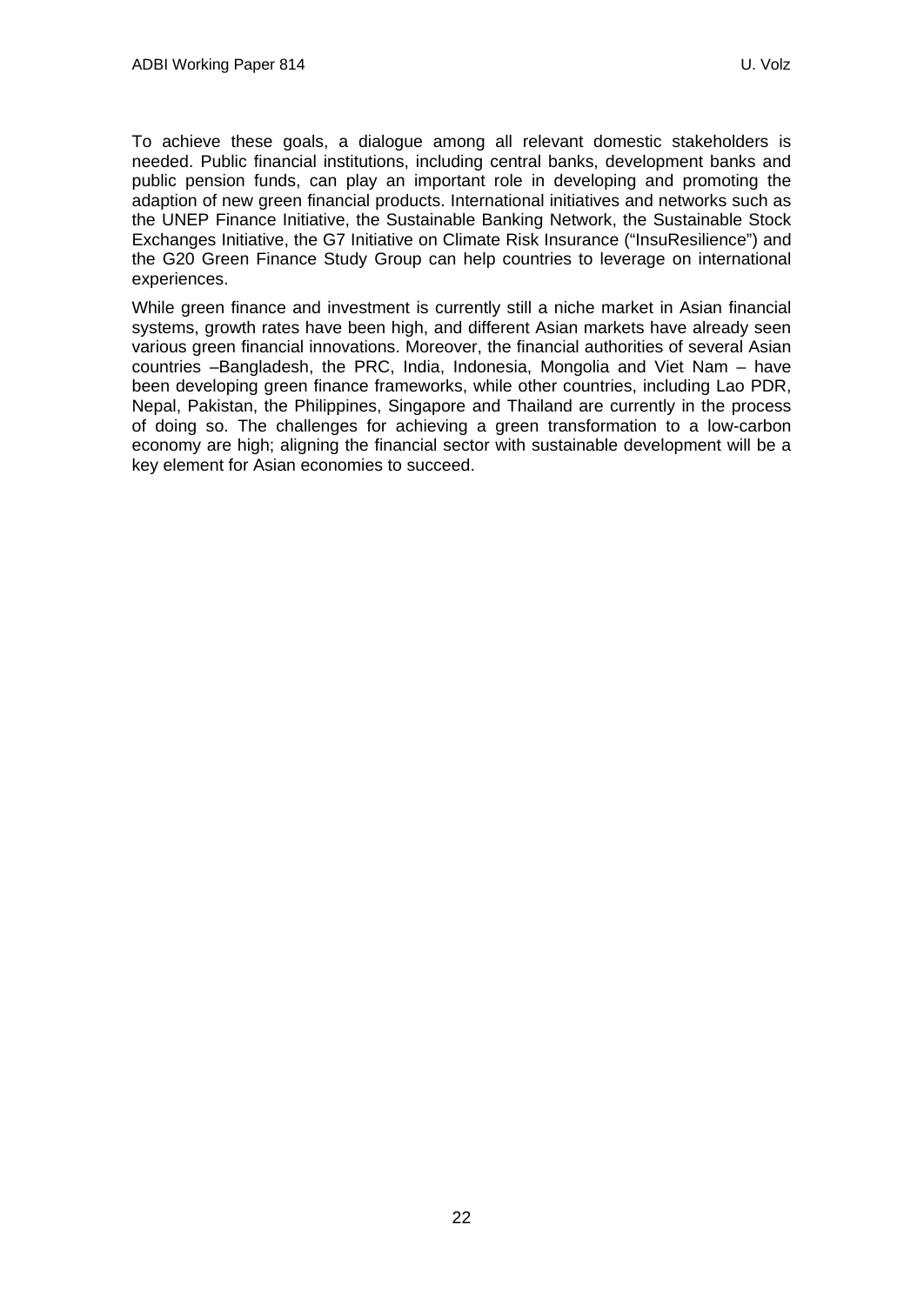### <span id="page-27-0"></span>**REFERENCES**

- ADB (2012): "Financing Brick Kiln Efficiency Improvement Project." Reports and Recommendations of the President, April, www.adb.org/projects/documents/ financing-brick-kiln-efficiency-improvement-project
- ———. (2016a): *Emissions Trading Schemes and Their Linking: Challenges and Opportunities in Asia and the Pacific*. Manila: Asian Development Bank.
- ———. (2016b): *Fossil Fuel Subsidies in Asia: Trends, Impacts, and Reforms – Integrative Report*. Manila: Asian Development Bank.
- ———. (2017): *Meeting Asia's Infrastructure Needs*. Manila: Asian Development Bank.
- ADB and ADBI (2012): *Policies and Practices for Low-carbon Green Growth in Asia. ADB-ADBI Study on Climate Change and Green Asia*. Manila and Tokyo: Asian Development Bank and Asian Development Bank Institute.
- AllensLinklaters (2015): *Green Bonds: Emergence of the Australian and Asian Markets*. Melbourne and Hong Kong: AllensLinklaters.
- ANN (2016): "BB Lines up \$200m Green Fund for Textile, Leather Makers." Asia News Network, 13 January, www.asianews.network/content/bangladesh's-centralbank-lines-200m-green-fund-textile-leather-makers-7351
- ASEAN Secretariat and UNCTAD (2015): *ASEAN Investment Report 2015. Infrastructure Investment and Connectivity*. Jakarta: ASEAN Secretariat and United Nations Conference on Trade and Development.
- ASrIA (2014): *2014 Asia Sustainable Investment Review*. Hong Kong: Association for Sustainable & Responsible Investment in Asia.
	- ———. (2015): *2015 Asia Sustainable Investment Review*. Hong Kong: Association for Sustainable & Responsible Investment in Asia.
- Bárány, A. and D. Grigonytė (2015): "Measuring Fossil Fuel Subsidies." ECFIN Economic Brief Issue No. 40, Brussels: European Commission's Directorate-General for Economic and Financial Affairs.
- Barkawi, A. and P. Monnin (2015): "Monetary Policy and Sustainability. The Case of Bangladesh." UNEP Inquiry Working Paper No. 15/02, Geneva: UNEP Inquiry into the Design of a Sustainable Financial System.
- Bai, Y., M. Faure and J. Liu (2014): "The Role of China's Banking Sector in Providing Green Finance." *Duke Environmental Law & Policy Forum* Vol. XXIV: 89–140.
- BB (2017a): *Annual Report 2015–2016*. Dhaka: Bangladesh Bank.
	- ———. (2017b): *Guidelines on Environmental & Social Risk Management (ESRM) for Banks and Financial Institutions in Bangladesh.* Dhaka: Bangladesh Bank.
- Carney, M. (2015): "Breaking the Tragedy of the Horizon Climate Change and Financial Stability." Speech given at Lloyd's of London, 29 September, www.bankofengland.co.uk/publications/Pages/speeches/2015/844.aspx
- CBRC (2012): "Notice of the CBRC on Issuing the Green Credit Guidelines." 24 February, www.cbrc.gov.cn/EngdocView.do?docID=7FB627CCEB2641 2C91F4A4B14F2F8ABC
- ———. (2016). *2015 Annual Report*. Beijing: China Banking Regulatory Commission.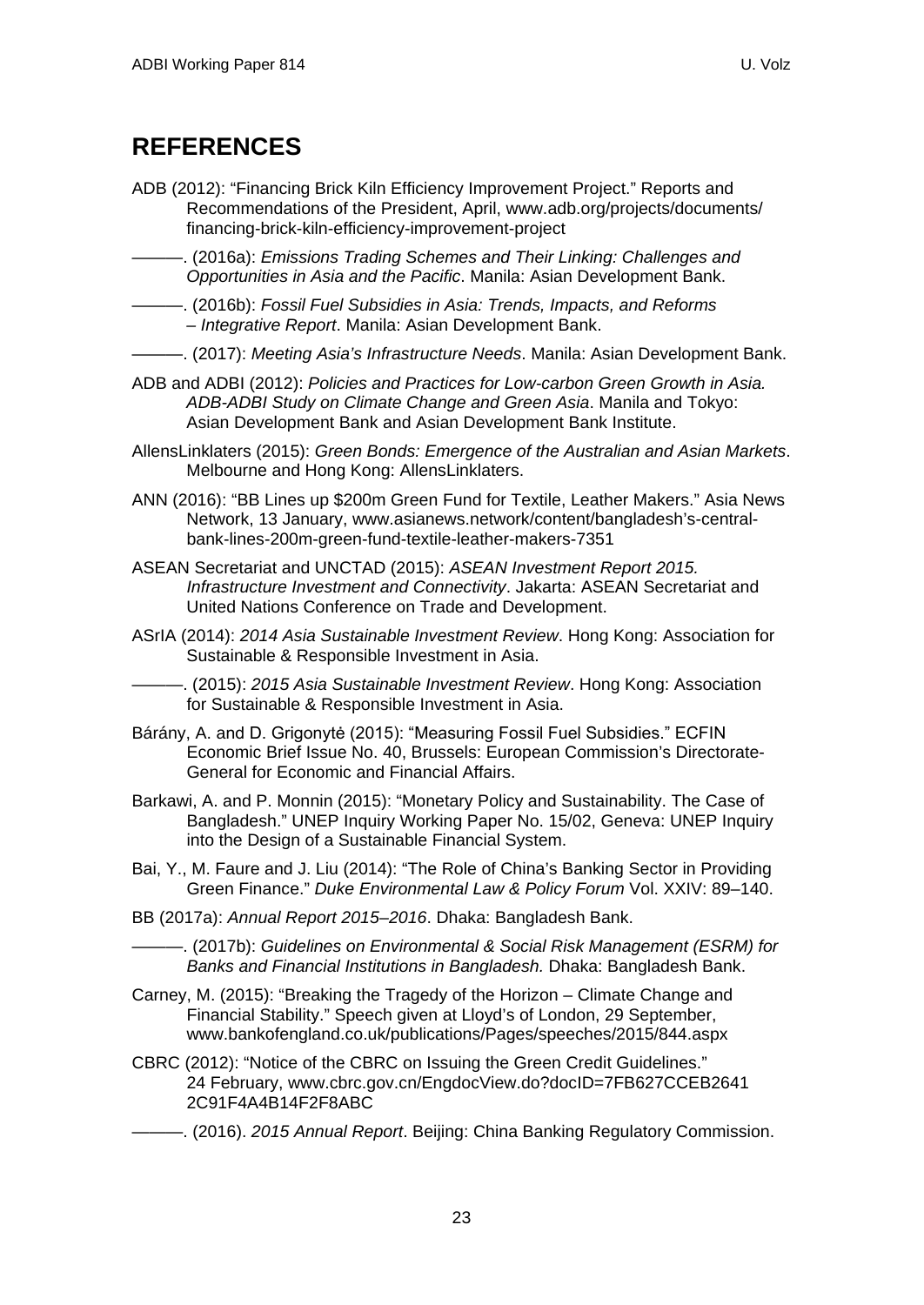- CBI (2017): *Bonds and Climate Change. The State of the Market 2017*. London: Climate Bonds Initiative.
- CBI and CCDC (2017): *China Green Bond Market 2016*. London and Beijing: Climate Bonds Initiative and China Central Depository & Clearing Company.

———. (2018): *China Green Bond Market 2017*. London and Beijing: Climate Bonds Initiative and China Central Depository & Clearing Company.

- CBSNGFS (2017): "Joint statement by the Founding Members of the Central Banks and Supervisors Network for Greening the Financial System", Paris, 12 December, http://www.mas.gov.sg/News-and-Publications/Media-Releases/2017/Joint-statement-by-the-Founding-Members-of-the-Central-Banks-and-Supervisors-Network.aspx
- China Daily (2015): "Green Finance Booming Among Chinese Banks." *China Daily*, 26 August, http://europe.chinadaily.com.cn/business/2015-08/26/content \_21709856.htm
- Coady, D., I. Parry, L. Sears and B. Shang (2015): "How Large Are Global Energy Subsidies?" IMF Working Paper No. 15/105. Washington, DC: International Monetary Fund.
- Dunkley, E. (2018): "Indonesia Issues World's First Green Sukuk Bond." *Financial Times*, 23 February, https://www.ft.com/content/e38ea51c-184c-11e8-9376- 4a6390addb44
- GIZ (2015): *Climate Risk Insurance for Strengthening Climate Resilience of Poor People in Vulnerable Countries. A Background Paper on Challenges, Ambitions and Perspectives*. Bonn and Eschborn: Deutsche Gesellschaft für Internationale Zusammenarbeit.
- GSIA (2015): 2014 *Global Sustainable Investment Review.* Brussels, Sydney, London, Washington and Utrecht: Global Sustainable Investment Alliance.
	- ———. (2017): 2016 *Global Sustainable Investment Review.* Brussels, Sydney, London, Washington and Utrecht: Global Sustainable Investment Alliance.
- IFC (2015): "IFC Issues First Green Masala Bond." August, www.ifc.org/wps/wcm/ connect/news\_ext\_content/ifc\_external\_corporate\_site/news+and+events/news/ ifc+issues+first+green+masala+bond+on+london+stock+exchange
- JSIF (2013a): *2013 Review of Socially Responsible Investment in Japan.* Tokyo: Japan Sustainable Investment Forum.
	- ———. (2013b*): Pension Funds and ESG Investment in Japan 2013: From a Survey by JSIF.* Tokyo: Japan Sustainable Investment Forum.
- Kidney, S. (2016): "2015 Year End Review From Tall Trees to Many Green Shoots: The Evolution of the Green Bond Market Continues with 2015 Seeing \$41.8bn Green Bonds Issued – That's the Biggest Ever!", 11 January, www.climatebonds.net/2016/01/2015-year-end-review-tall-trees-many-greenshoots-evolution-green-bond-market-continues-2015
- Kreft, S., D. Eckstein, L. Dorsch and L. Fischer (2016): "Global Climate Risk Index 2016. Who Suffers Most From Extreme Weather Events? Weather-related Loss Events in 2014 and 1995 to 2014", Briefing Paper, Bonn: Germanwatch.
- Krueger, A.O. (1990): "Government Failures in Development." *Journal of Economic Perspectives* 4 (3), 9–23.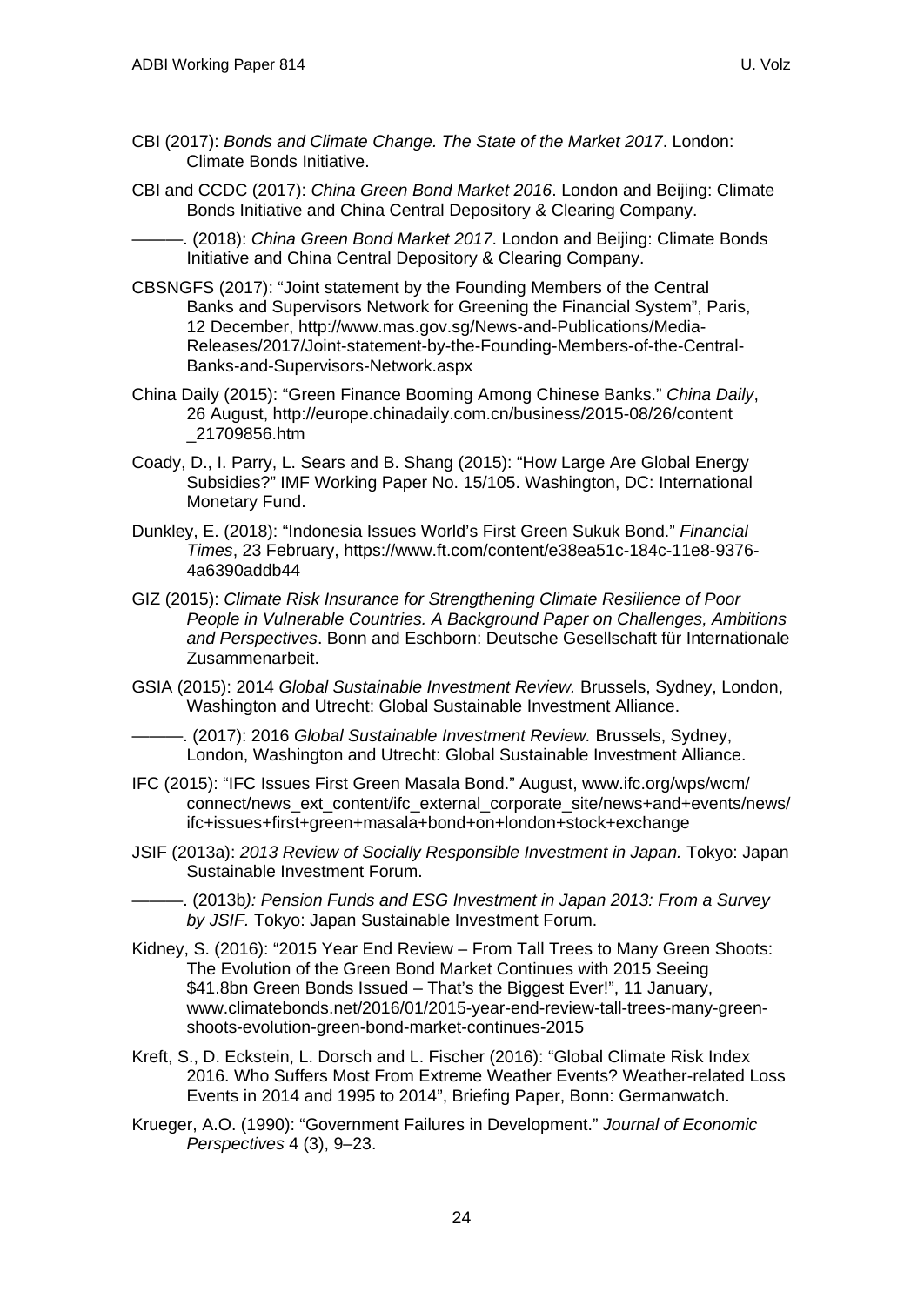MAS (2008): "Proposed Regulatory Framework Governing Special Purpose Reinsurance Vehicles." P003-2008. Singapore: Monetary Authority of Singapore.

———. (2017): *Application to Establish a Special Purpose Reinsurance Vehicle*. Singapore: Monetary Authority of Singapore.

- Münzer-Jones, V. and D. Johnson (2016): "Recent Developments in the Asian Green Bond Markets." February, www.nortonrosefulbright.com/knowledge/ publications/137413/recent-developments-in-the-asian-green-bond-markets
- OECD (2017): Green Bonds Mobilising the Debt Capital Markets for a Low-Carbon transition. Paris: Organisation for Economic Co-operation and Development.
- PBOC and UNEP Inquiry (2015): *Establishing China's Green Financial System Report of the Green Finance Task Force*. Beijing and Geneva: People's Bank of China and UNEP Inquiry into the Design of a Sustainable Financial System.
- Ralph, O. (2017): "Singapore Seeks to Muscle in on Market for Catastrophe Bonds." *Financial Times*, 1 November, https://www.ft.com/content/55229b4c-befd-11e7 b8a3-38a6e068f464
- Reuters (2015): "China Agricultural Bank Sells \$1 Billion Debut 'Green Bond' in London." 14 October, uk.reuters.com/article/uk-china-bonds-offshoreidUKKCN0S807Q20151014
- Schanz, K.-U. and S. Wang (2015): *Insuring Flood Risk in Asia's High-Growth Markets*. Geneva: The Geneva Association.
- Sirimanne, S. and S. Srivastava (2015): "Weather Insurance for Adaptation to Climate Risk: Emerging Trends from Asia and the Pacific Region." ICT and Disaster Risk Reduction Division Information Note, Bangkok: United Nations Economic and Social Commission for Asia and the Pacific.
- State Bank of Vietnam (2015): *Directive on Promoting Green Credit Growth and Environmental-Social Risk Management in Credit Granting Activities.* Hanoi: State Bank of Vietnam.
- SWITCH-Asia and ASrIA (2015a): "Enabling SME Access to Finance for Sustainable Consumption and Production in Asia. An Overview of Finance Trends and Barriers in Indonesia, Malaysia, and Thailand." http://www.switch-asia.eu/ fileadmin/user\_upload/Publications/2015/SWITCH-Asia\_and\_ASrIA\_Study \_Green\_Finance.pdf
- -, (2015b): "Enabling SME Access to Finance for Sustainable Consumption and Production in Asia. An Overview of Finance Trends and Barriers in Sri Lanka and the Philippines." http://www.switch-asia.eu/fileadmin/user\_upload/ Publications/2015/SWITCH-Asia\_and\_ADFIAP\_Study\_Green\_Finance.pdf
- Tan, M. (2017): "Singapore, Are You Ready to Invest In Green Bonds?", Asia Finance, 18 November, https://www.asia.finance/singapore-ready-invest-green-bonds
- Taufik, K. (2016,). "Unilever Palm Oil Supplier Must Suspend All Plantation Expansion to Save Reputation." *The Guardian*, 9 April, https://www.theguardian.com/ sustainable-business/2016/apr/09/ioi-malaysian-palm-oil-company-unilevermars-kellogg-rspo-deforestation.
- UNEP Inquiry (2015a): *The Financial System We Need. Aligning the Financial System with Sustainable Development*. Geneva: UNEP Inquiry into the Design of a Sustainable Financial System.